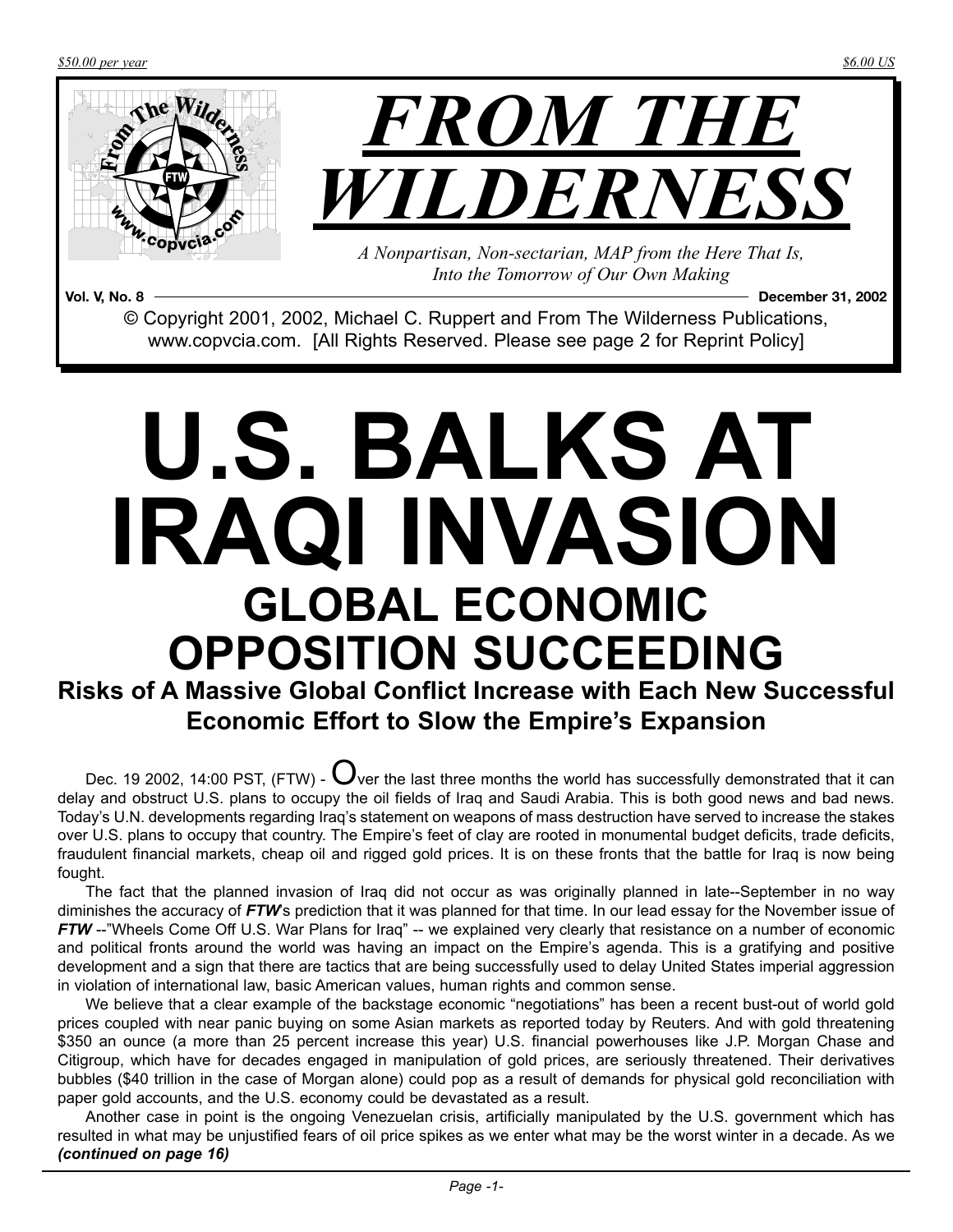### *From The Wilderness*

Michael C. Ruppert Publisher/Editor

Contributing Editor--------------- Peter Dale Scott, Ph.D. Contributing Editor – Energy ---------- Dale Allen Pfeiffer Staff Writer/Copy Editor-----------------------Joe Taglieri Office of Public Affairs---------------------- Michael Leon

*From The Wilderness* is published eleven times annually. Subscriptions are \$50 (US) for 12 issues.

### *From The Wilderness*

P.O. Box 6061- 350 Sherman Oaks, CA 91413 [www.copvcia.com](http://www.copvcia.com) e-mail – editorial: mruppert@copvcia.com e-mail – subscriptions and customer service: service@copvcia.com

(818) 788-8791 \* (818) 981-2847 fax

### **TABLE of CONTENTS**

| Much Ado About Nothing: Whither The Caspian Riches?  5 |  |
|--------------------------------------------------------|--|
|                                                        |  |
| Bush Approves Smallpox Vaccination Plan  10            |  |
| Narco News On Venezuela: The Strike That Wasn't  11    |  |
| "Building A Better Map" Lecture Series 14              |  |

### **REPRINT POLICY**

Any story, originally published in From The Wilderness, more than thirty days old may be reprinted in its entirety, non-commercially, if, and only if, the author's name remains attached and the following statement appears:

"Reprinted with permission, Michael C. Ruppert and From The Wilderness Publications, www.copvcia.com, P.O. Box 6061-350, Sherman Oaks, CA, 91413. 818-788-8791. FTW is published monthly, annual subscriptions are \$50 per year."

THIS WAIVER DOES NOT APPLY TO PUBLICATION OF NEW BOOKS.

For reprint permission for "for profit" publication, please contact Michael Leon. For Terms and Conditions on subscriptions and the From The Wilderness website, please see our website at: www.fromthewilderness.com

 $\blacksquare$  Fighting Back

n A New Special *FTW* Offer for Those Willing to Fight

## **VOTING WITH YOUR MONEY**

Invariably throughout this last year, I and *FTW*, when asked what people can do to fight back, have always made our first answer, "Vote with your money!"

Now we begin what will be a continuing effort to show people ways in which their financial decisions can have an effect in the boardrooms and financial centers that are driving the Empire's policies. One of the first priorities we have said was that people should stop giving their money to organizations that lie to them. Some of the chief offenders in this arena have been AOL-Time Warner, which owns and operates AOL, CompuServe, CNN and Time Magazine, and Microsoft which is the owner of MSN, Hotmail and MS-NBC along with General Electric.

We have noticed that many of our online subscribers are using email addresses ending in @aol.com or @msn.com or @hotmail.com or at @compuserve.com or @cs.com and we wonder why.

Not only have these organizations been guilty of providing the world with censored, pro-government and deceptive news, each of these Internet Service Providers are also entities that offer programming, news and information which creates an obvious conflict of interest. In addition, all of them have been extremely cooperative with the government insofar as the Patriot Act and the invasion of your personal privacy is concerned. Every penny you pay to them strengthens the power of the organizations that are eating away at your freedom.

### **THERE IS A SOLUTION**

*FTW's* service provider, Earthlink, is a large, efficient and fiercely independent ISP that has both resisted government intrusion and consistently refused to compromise its ethics by offering news or any other programming. Their battle cry is that those who own the pipeline should not also own the product that passes through it. In the wake of 9-11 they have taken a strong stand in support of the First Amendment privileges that other ISPs seemingly want to see disappear.

Beginning immediately *FTW* is offering a \$5 discount for any new subscriber who switches away from AOL, MSN, Hotmail or CompuServe and signs up with Earthlink. For our current online subscribers we are offering the same \$5 discount on your next annual renewal. We have made arrangements with Earthlink so that we will be notified of each switchover. *(continued on page 13)*

*Page -2-*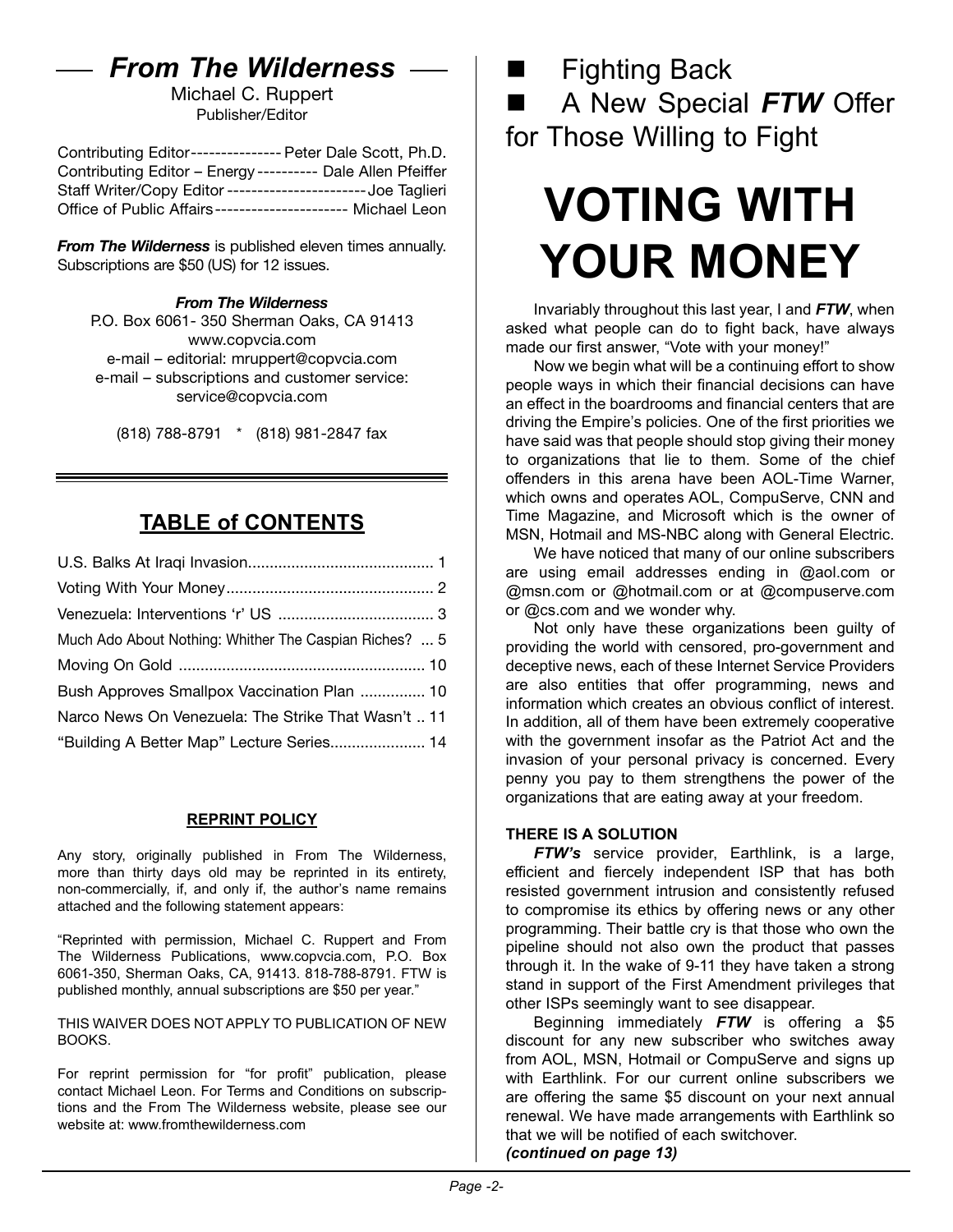## **Venezuela: Interventions 'r' US**

by Dale Allen Pfeiffer, *FTW* Contributing Editor for Energy

*[Ed. Note: Remember the cardinal rule: Since the Second World War oil prices spikes have invariably led to recession. Recessions are a way of curbing demand for oil. Unemployed people buy less gasoline. And recessions never hurt the rich; only the middle classes and the poor. – MCR]*

Dec. 30, 2002, 15:00 PST (FTW) -- Who is the United States' number one opponent in its quest for imperialism? Forget about Osama Bin Laden, George Dubya certainly has. And don't fret about Saddam Hussein, he is simply an excuse for intervention. Never mind looking down the road to see when Russia or China will step into the fray. Our no. 1 opposition is a business cartel with the power to strangle the U.S. economically. As global oil production begins to decline, OPEC could become the most powerful organization on the planet, providing that George Dubya Bush does not smash it first.

Taking over Iraq and placing the Saudi oil fields under U.S. protection would break OPEC and establish the U.S. as the premier energy broker in the declining days of oil. And the Bush Administration has been very eager to do just this, though it is attempting to keep the international community appeased while making this power play. Now, however, the Iraq invasion is likely to be delayed until we have reined in another OPEC member much closer to home.

The oil industry in Venezuela has been idled by its upper management, as part of a supposed general strike intended to topple the Chavez government. This is a strike of the rich, and the vast majority of Venezuelans are not supporting it. (1) The strike is a failure in every other respect but for the critical shutting down of oil exports. In this crucial industry, which provides most of Venezuela's wealth, the lockout has cut oil exports to a trickle.

Venezuela is the fifth biggest oil producer in the world, and is the third largest supplier to the U.S., exporting oil to this country at the rate of 1.5 million bpd. (2) Venezuela's oil production has dropped from just under 3 million bpd to barely more than 825,000 bpd. Little more than one month ago Venezuela was supplying one out of every ten barrels of oil that the U.S. consumed. (3) Now the country is having troubles just meeting its own oil demands. In fact, Venezuela has resorted to the short term importation of refined gasoline to keep its economy moving.

Venezuelan President Hugo Chavez has called for the military to intervene in the oil lock out, echoing President Reagan's actions in the air traffic controllers' strike. And the military has acted to take control of a few of the idled tankers. But production and shipping are still down to a trickle of what they once were. The Supreme Court issued a temporary ruling ordering the striking employees back to work, but production remains stifled as oil executives continue their defiance. (4)

President Chavez will have to end this strike soon and bring production back to normal levels, and do so without giving the U.S. cause to intervene. The longer this strike goes on, the longer it will take to get production back in order once the strike has ended.

### **THE U.S.**

The Venezuelan strike has already sent up oil prices. In the U.S., oil has already gone to over \$32 per barrel, with prices rising at the pump as a result. (5) If the strike continues, oil prices will continue to climb.

Look for the price climb to be led by Citgo Petroleum Corporation, which is owned by a subsidiary of Venezuelan PDVSA. Citgo is buying crude on the open market, but their refineries are geared for the heavy Venezuelan crude, and their production is being affected by the strike. Many other Gulf Coast refiners are also feeling the loss. (6)

Already faced with possible natural gas price spikes if this is a cold winter, we are also going to see the price of gasoline rise. Either one could be fatal for our ailing economy.

While Dubya doesn't seem too concerned about the U.S. economy, the oil strike in Venezuela could upset his plans for Iraq. Former Venezuelan energy minister Calderon Berti said that if both the Venezuelan and Iraqi oil supplies were cut off, oil prices would soar to over \$40 per barrel. (7) Before Dubya can attack Iraq, he needs to secure the Venezuelan oil supply.

#### **COUP**

For this reason, the U.S. may sponsor a coup in Venezuela within the next month or so. And this is what the strikers want. Their goal is to disrupt Venezuela's economy until the military has to intervene against President Chavez. This strike was choreographed by experienced coup plotters in the U.S. The unions behind the strike, and the corporate media who have lied about it are financially tied to the National Endowment for Democracy, which is a cover for CIA financing. (8)

Otto Reich of the State Department and Elliott Abrams of the National Security Council are overseeing the efforts to install a more compliant regime in Caracas. Both men are veterans of the contra war against Nicaragua. It is their plan to destabilize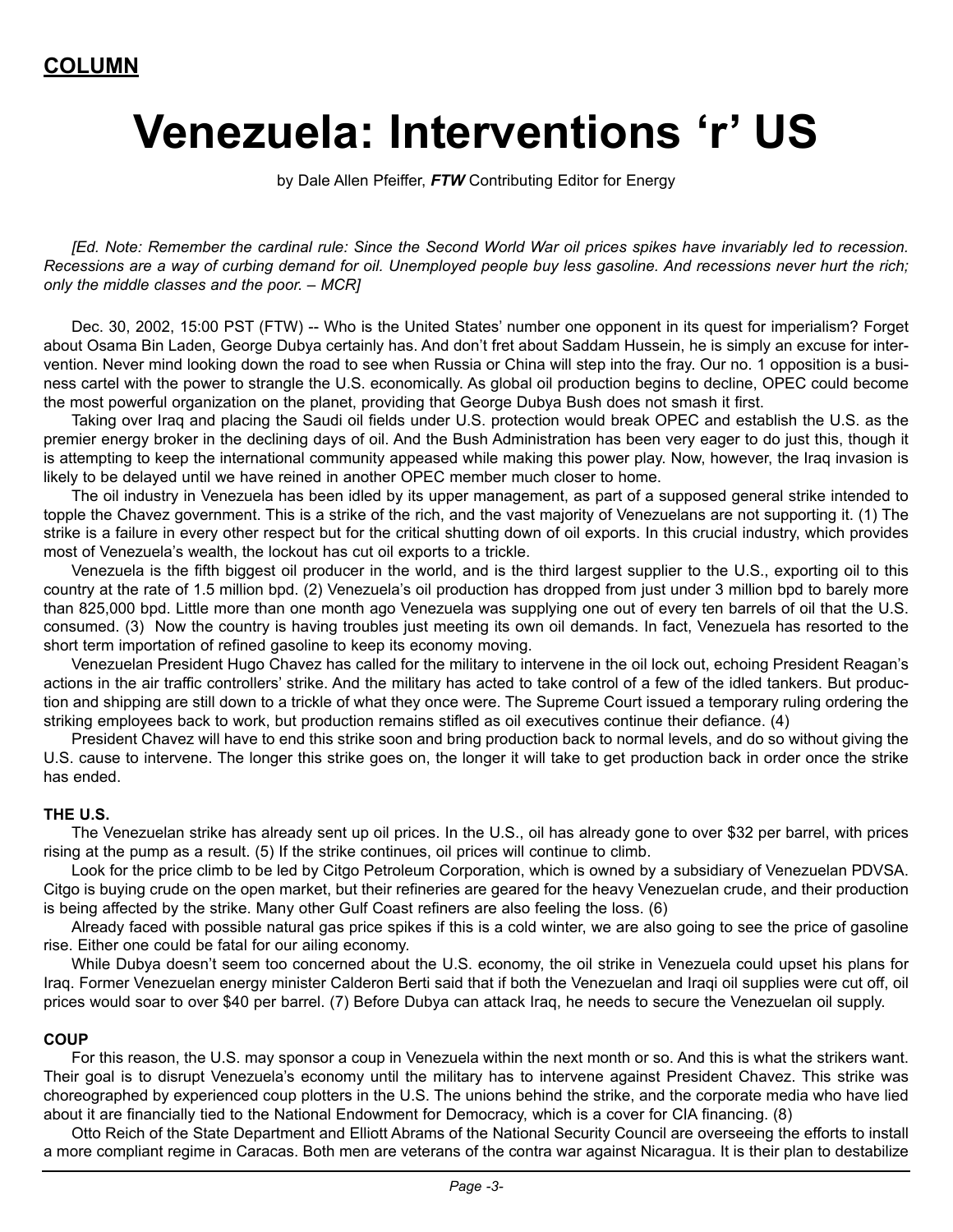the country and then aid a military coup. They had hoped to pull off this coup months ago, but had not reckoned on Chavez's popularity with the vast majority of the population. Since then, they have been trying to erode that popularity while attempting to turn the military against Chavez.

Now that their plans have come to impede the invasion of Iraq and threaten the U.S. economy, Abrams and Reich will be urged to either bring their plans to fruition or allow somebody else to broker a settlement with Chavez. And there are other urgent deadlines in imposing a diplomatic junta on Venezuela. Jan. 1, Brazil will inaugurate Lula da Silva as president, and ten days later Ecuador will inaugurate Colonel Lucio Gutiérrez. These men will provide a left-leaning block that could act in opposition to Washington's plans for the region. And perhaps most importantly, the Hydrogen Law will take effect on Jan. 1, giving Chavez the tools he needs to reform the state-owned oil industry. (9) The Hydrogen Law is a piece of Venezuelan legislation which will socialize more of the profits of the oil business and keep them in Venezuela for the benefit of the Venezuelan people. This is perhaps the single most important issue for Chavez's opponents both at home and abroad.

For all of these reasons, for the U.S. economy, and for the invasion of Iraq, Washington is going to seek a quick resolution to the Venezuelan situation.

### **OPEC**

OPEC may actually step in to help lower oil prices, should the current situation go on for too long. To extract the maximum profit without putting too much stress upon the world economy, OPEC has a target range for oil prices of between \$22 and \$28 a barrel. Below that price, OPEC members lose their profits, and above that price, the market begins to dry up. Within OPEC there is an agreement to step up production if the price of oil stays above \$28 per barrel for 20 consecutive days. (10) Let us not forget, however, that while it only takes five days for a shipment of Venezuelan crude to reach the U.S., it takes five weeks for a shipment of Middle East crude to reach the U.S. Any relief from the Middle East will be delayed by over a month.

And there are those who wonder if OPEC has the spare capacity to cover Venezuela's 3 million bpd. Virtually all OPEC countries are currently pumping in excess of their quotas. However, the current oil production is barely enough to stabilize the market. (11) This question of spare capacity will become increasingly important in the years ahead. The amount of oil in the ground does not matter if you are pumping as much as you possibly can through all of the wells in operation.

Beyond the question of production capacity, is it in OPEC's best interest to aid the U.S. in the military domination of OPEC member states? It must be obvious to members of the cartel that the U.S. seeks to undermine their power and take over control of the planets remaining hydrocarbon deposits.

How can OPEC stand aside and do nothing while the U.S. stages coups in Venezuela, prepares to invade Iraq, and vilifies Saudi Arabia while eyeing that country's oil deposits? Certainly, the economic weapon which OPEC wields is a two-edged sword, but if you are fighting a war, then you must expect to make sacrifices. However, before OPEC will become a fighting machine, it needs a leader who can bring all of the member nations to see that they are in fact at war with the United States. And that will be a tough chore.

Perhaps OPEC will wake up in time. But it is just possible that the U.S. could be in control of a major portion of the world's remaining oil supplies when OPEC finally does wake up.

### **OUTLOOK**

If the U.S. can back a successful coup in Venezuela and take Iraq quickly, Washington will be in a very powerful position and will rule a global empire for some time to come. And this prospect seems quite imminent to those who are calling the shots in Washington.

On the other hand, if operations become bogged down in either Venezuela or Iraq, the result could very well be the ruination of U.S. dreams of global imperialism. In Venezuela, if Chavez retains the backing of a major segment of the population and the military, then we could see a bloody civil war, which could disrupt oil supplies for some time to come. The situation could become quite ugly if U.S. intervention led to collaboration between Pro-Chavez forces and Colombian rebels. We could easily find ourselves in a regional conflict that could make Vietnam look like a Sunday picnic.

Likewise, if Saddam Hussein prepares his nation for urban guerrilla fighting, then we could find ourselves fighting a war of attrition in the Middle East. In this case, the extended warfare in oil producing regions could precipitate a global economic meltdown, for which the U.S. would be entirely responsible.

For the moment, keep your eye on Venezuela. The situation there must be resolved before Bush invades Iraq. President Chavez is an amazing man, and with the full support of the people, he has thwarted several attempts to unseat him, just in this past year alone. He has also won six elections in the last four years. Hugo Chavez may retain his presidency long enough to see George W. Bush lose his.

#### **ENDNOTES:**

1. Chronology of the Strike that Wasn't, Al Giordano. Dec. 22, 2002; Issue #26, Narconews, [http://www.narconews.com/Issue26/](http://www.narconews.com/Issue26/article571.html) [article571.html](http://www.narconews.com/Issue26/article571.html)

2. PDVSA Strike to Endanger Chavez, Raise U.S. Gas Prices. Dec. 6, 2002; Stratfor.com. Stratfor [http://www.stratfor.biz/](http://www.stratfor.biz/Story.neo?storyId=207976) [Story.neo?storyId=207976](http://www.stratfor.biz/Story.neo?storyId=207976)

3. DJ. ENERGY MATTERS: OPEC Rides High As Chavez Sits Tight, David Byrd. Dec. 18, 2002; Dow Jones Newswires Column. [http://quotes.freerealtime.com/dl/frt/N?art=C2002121800352r099](http://quotes.freerealtime.com/dl/frt/N?art=C2002121800352r0992&SA=Latest%20News) [2&SA=Latest%20News](http://quotes.freerealtime.com/dl/frt/N?art=C2002121800352r0992&SA=Latest%20News)

4. Venezuela Oil Strike Continues Despite Ruling. Dec. 20, 2002; Reuters. [http://www.washingtonpost.com/wp-dyn/articles/A16998-](http://www.washingtonpost.com/wp-dyn/articles/A16998-2002Dec20.html) [2002Dec20.html](http://www.washingtonpost.com/wp-dyn/articles/A16998-2002Dec20.html)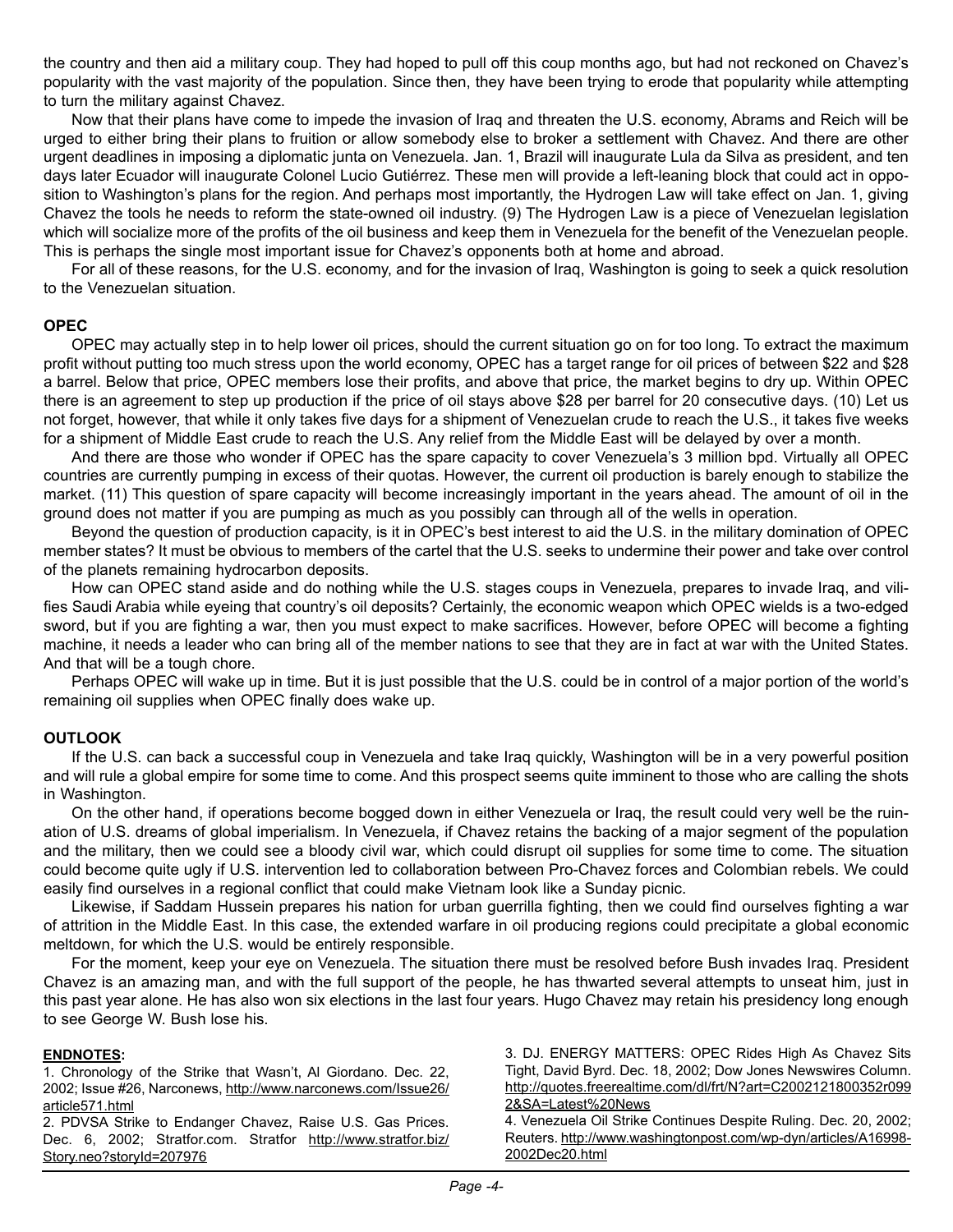5. Venezuelan Strike Lifts Oil Prices. Dec. 16, 2002; BBC. <http://news.bbc.co.uk/2/hi/business/2581667.stm>

6. Impact of Venezuelan Oil Strikes beginning to Flow into Houston, Monica Perin. Dec. 13, 2002; Houston Business Journal. [http://houston.bizjournals.com/houston/stories/2002/12/](http://houston.bizjournals.com/houston/stories/2002/12/16/story7.html) [16/story7.html](http://houston.bizjournals.com/houston/stories/2002/12/16/story7.html)

7. Washington Maneuvers Toward Venezuelan Coup, Bill Vann. Dec. 19, 2002. [http://www.wsws.org/articles/2002/dec2002/vene](http://www.wsws.org/articles/2002/dec2002/vene-d19.shtml)[d19.shtml](http://www.wsws.org/articles/2002/dec2002/vene-d19.shtml)

8. Venezuela: Is the CIA preparing another coup?, Bill Vann.

Dec. 11, 2002. [http://www.wsws.org/articles/2002/dec2002/vene](http://www.wsws.org/articles/2002/dec2002/vene-d11.shtml)[d11.shtml](http://www.wsws.org/articles/2002/dec2002/vene-d11.shtml)

9. White House Venezuela Error Backfires, Al Giordano. Dec. 16, 2002; Narconews. [http://www.narconews.com/Issue26/](http://www.narconews.com/Issue26/article565.html) [article565.html](http://www.narconews.com/Issue26/article565.html)

10. OPEC foreshadows action to lower oil prices. Dec. 23, 2002. <http://www.smh.com.au/articles/2002/12/22/1040510962248.html> 11. U.S. seems ready to undermine world economy and political system. Nov. 13, 2002; Vol. 7, Issue 22. [http://www.gasandoil.com/](http://www.gasandoil.com/goc/news/ntn24669.htm) [goc/news/ntn24669.htm](http://www.gasandoil.com/goc/news/ntn24669.htm)

### COLUMN

## **Much Ado about Nothing -- Whither the Caspian Riches?**

### **Over the Last 24 Months Hoped For Caspian Oil Bonanza Has Vanished With Each New Well Drilled -- Global Implications Are Frightening**

by Dale Allen Pfeiffer, *FTW* Contributing Editor for Energy

*[Ed. Note: The unfolding drama since 9-11 has been closely paralleled by another, perhaps more threatening one. Evolving more quietly, unmentioned and ignored by the major media, is a coming hydrocarbon energy crisis of civilization-threatening significance. Peak oil production is a reality, and it is happening now. What was once heralded as an oil bonanza in Central Asia -- and given life by ludicrous economic and political assertions insisting that demand always creates supply -- has proven itself to be an enormous bust. As Caspian reserve estimates have been continually revised lower -- from 200 billion barrels, to 100 billion barrels, to around 20 billion barrels -- the world has witnessed a dramatic shift in U.S. foreign policy toward belligerent and unilateral doctrines aimed at Iraq and Saudi Arabia. In the meantime, both politicians and economists perpetuate a dangerous fallacy which says that if you lock scientists up in a bank vault and give them enough money and enough demand, they can produce a hot dog with mustard and relish.*

*And conversion to hydrogen energy, as promoted by the Department of Energy, is an impractical myth; a palliative meant to calm fears rather than solve problems. Not until technolgies are made available which manufacture hydrogen at the point of use will hydrogen technolgies present even a viable partial solution for the critical challenges posed by peak oil.*

*As FTW has said for more than a year, the "war which will not end in our lifetimes" is proving itself to be a sequential war to control the last remaining oil reserves on the planet, especially those which have not yet peaked. - MCR]*

Dec. 5, 2002, 16:00 PST (FTW) -- What ever happened to all the talk of a new oil utopia in the Caspian Sea and Central Asia? Word was that Caspian-Central Asian oil reserves would dwarf the Middle East.

Yet, in the year since the Afghan War began, it seems that all the rumors of Caspian riches have died out and the center of oil interest has returned once again to Saudi Arabia and Iraq. In his exclusive *FTW* interview [\(http://www.fromthewilderness.](http://www.fromthewilderness.com/free/ww3/102302_campbell.html) [com/free/ww3/102302\\_campbell.html](http://www.fromthewilderness.com/free/ww3/102302_campbell.html)), noted petroleum geologist Colin Campbell states that exploration in the Caspian region has been very disappointing, with the discoveries being much smaller than predicted and much of the oil discovered being of poor quality.

But the Energy Information Agency (EIA) predicted that the Caspian region would contain in excess of 200 billion barrels of oil. So what is being said elsewhere about the results of Caspian oil exploration?

At a recent event hosted by the Associated Press and the Harriman Institute, Steven Mann, the director of the State Department's Caspian Basin Energy Policy Office stated that the Caspian Sea contains only 50 billion barrels of proven reserves, a far cry from the EIA's projections. "Caspian Oil represents 4 percent of the world's reserves. It will never dominate the world's markets..."1

Likewise, a study published in PetroStrategies last July stated that the Caspian Sea contains only 39.4 billion barrels of proven oil reserves. The study, conducted by consultants from Wood MacKenzie, criticized IEA figures for the region as being severely inflated and unrealistic.2

The study states that oil production from the Caspian region should peak at 3.8 million barrels per day (bpd) by 2015, but be considerably less if the region remains politically unstable. Future discoveries might result in a production plateau extending beyond 2020.3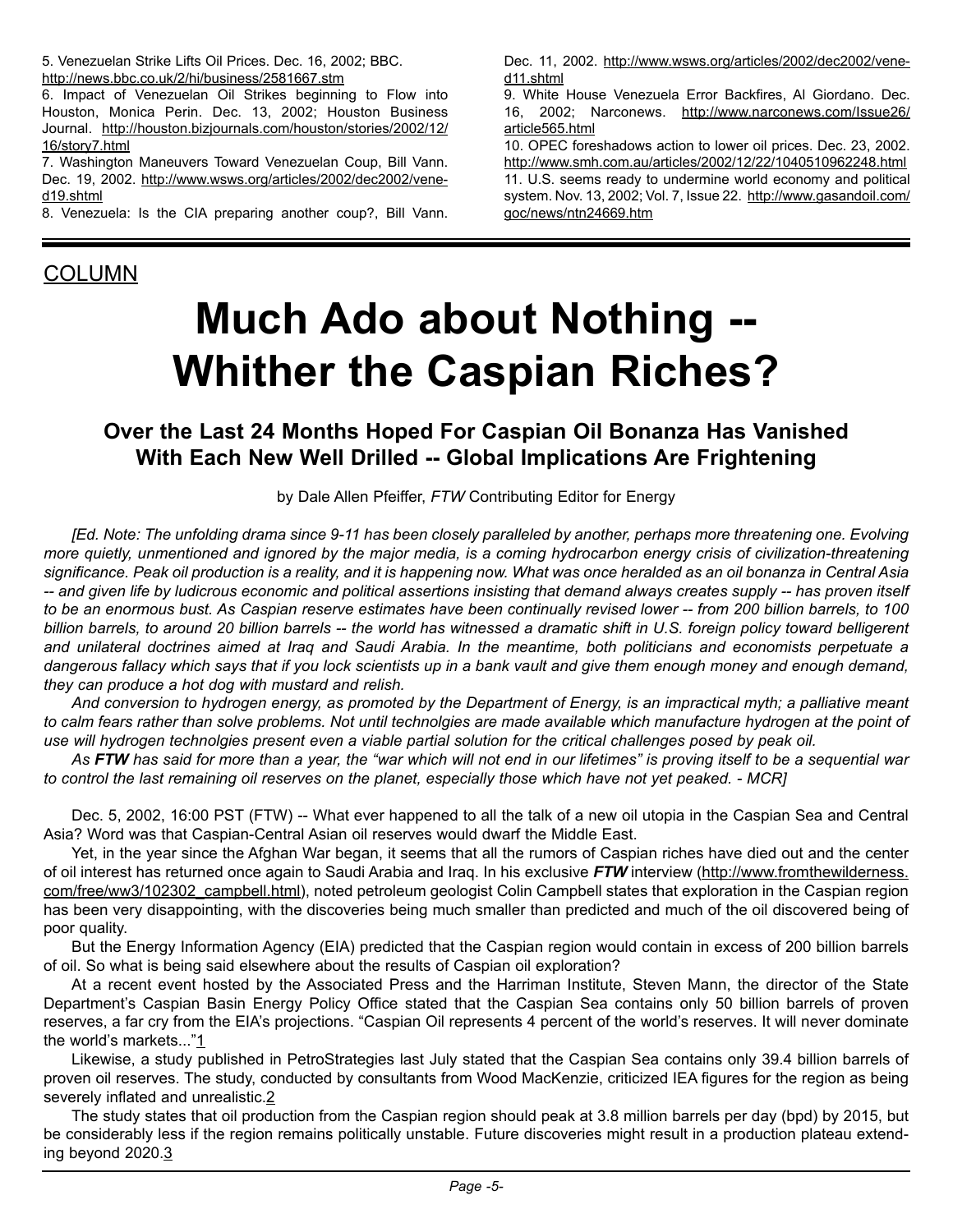Only four fields are expected to make up 57 percent of production by 2010. Of these four fields, three are located in Kazakhstan: Tengiz, Karachaganak and Kashagan. The fourth field is the Azeri-Chirac-Guneshli complex in Azerbaijan.

Total Azerbaijan reserves are estimated at 6.6 billion barrels. However, drilling activity in the area has been disappointing, indicating that oil reserves are likely dispersed in small pockets.4

The Tengiz field is estimated to contain between 6 and 9 billion barrels of recoverable reserves. In 1993, Chevron paid \$20 billion to Kazakhstan for the right to develop this field, resulting in the TengizChevrOil joint venture. Chevron expects production at Tengiz to peak at 750,000 bpd by 2010. Azeri-Chirac-Guneshli proven reserves are estimated at between 3 and 5 billion barrels.

They are being developed by the Azerbaijan International Operating Company, and are expected to peak at 800,000 bpd by the end of the decade.5 With reserves estimated at 10 billion barrels, the Kashagan field accounts for 25 percent of the regional total.6 This area is being developed by the Agip Kazakhstan North Caspian Operating Company (Agip KCO, formerly OKIOC), lead by the Italian oil major Agip.

Though Agip has been disappointed by exploration, in June of 2002 they stated there might be as much as 38 billion in probable reserves yet to be found in the Kashagan region.7

This author has been unable to locate data on the proven Karachaganak reserves, but the literature would seem to indicate that they are probably a little smaller than the Tengiz reserves.

Even the EIA has revised its report on the Caspian region, stating that although it is not another Middle East, it is... "comparable to the North Sea in its hydrocarbon potential."8

Additional discoveries have been reported in recent months, most notably by ExxonMobil9 and Nelson Resources.10 However, none of these discoveries are of sufficient size to alter the picture presented here.

In contrast, ExxonMobil does seem to be growing more cautious about the region. ExxonMobil announced in June that it was closing one of its Caspian offshore projects, the Oguz oil field, due to the poor results of exploratory drilling.11

### **ABANDON SHIP**

As this article went to press, there are several new reports about oil investments in the Caspian region. ChevronTexaco is withdrawing from the Tengizchevroil venture. Corporate representitives and Kazakh government officials have offered contradicting explanations for the failure of this enterprise.

The nominal reasons for the move involve financial disagreements between ChevronTexaco and the Kazakh government. Disputes seem to center around distribution and reinvestment of profits and taxation.

Obviously, there are some hard feelings between Chevron and the Kazakh government. But the contradictory explanations offered by both sides may indicate that -- beneath all the disputes -- the venture simply isn't profitable enough.12

The Tengiz field has proven very expensive to pump and deliver to market. Aside from the engineering problems of extraction and transport, Tengiz oil has a high sulfur content (as much as 16 percent). Disposal of the waste sulfur has proven to be a major headache.13

Furthermore, following on the announcement that Chevron was shelving any further development of Tengiz, Kerr McGee has announced its intention to sell off all of its interest in various Caspian region projects, including mineral rights in the Kazakh sector of the Caspian Sea shelf and its interest in the Caspian Pipeline Consortium (1.56 percent). The company explained that it is seeking to rid itself of inactive profiles and leave projects where it only holds a minority investment. 14

Finally, Agip KCO is also reported to be considering a delay in developing the Kashagan oil field.15 BP-Statoil has already withdrawn from the project, leaving Italian Agip to soldier on in the lead role. The Kashagan oil deposits also have a high sulfur content, and the geology of the deposits indicates that the oil may very well be contained in many small deposits as opposed to one large platform.16

When all of this is added to ExxonMobil's withdrawal from Azerbaijan and Russian Lukoil's recent announcement that it intends to sell its interest in the Azeri-Chirac-Guneshli complex, one has to wonder why all the major oil companies are leaving the Caspian region.

### **WHAT ABOUT THE PIPELINES?**

There has been very little talk lately about the trans-Afghanistan pipeline. This project seems to be floundering due to continuing instability in Afghanistan, and diminishing interest in the region's oil prospects. It has also been reported that the Caspian Pipeline from the Tengiz fields to the Russian port of Novorossiisk has been hit by a number of high costs, including port charges, taxes, and tariffs.17

The one pipeline which has remained in the news is the Baku-Ceyhan pipeline. Estimated to cost about \$2.9 billion, this 1,090 mile pipeline network will link an existing pipeline from Azerbaijan to the Turkish Mediterranean Port of Ceyhan. To reach its destination, this pipeline will have to cross high mountain ranges and traverse

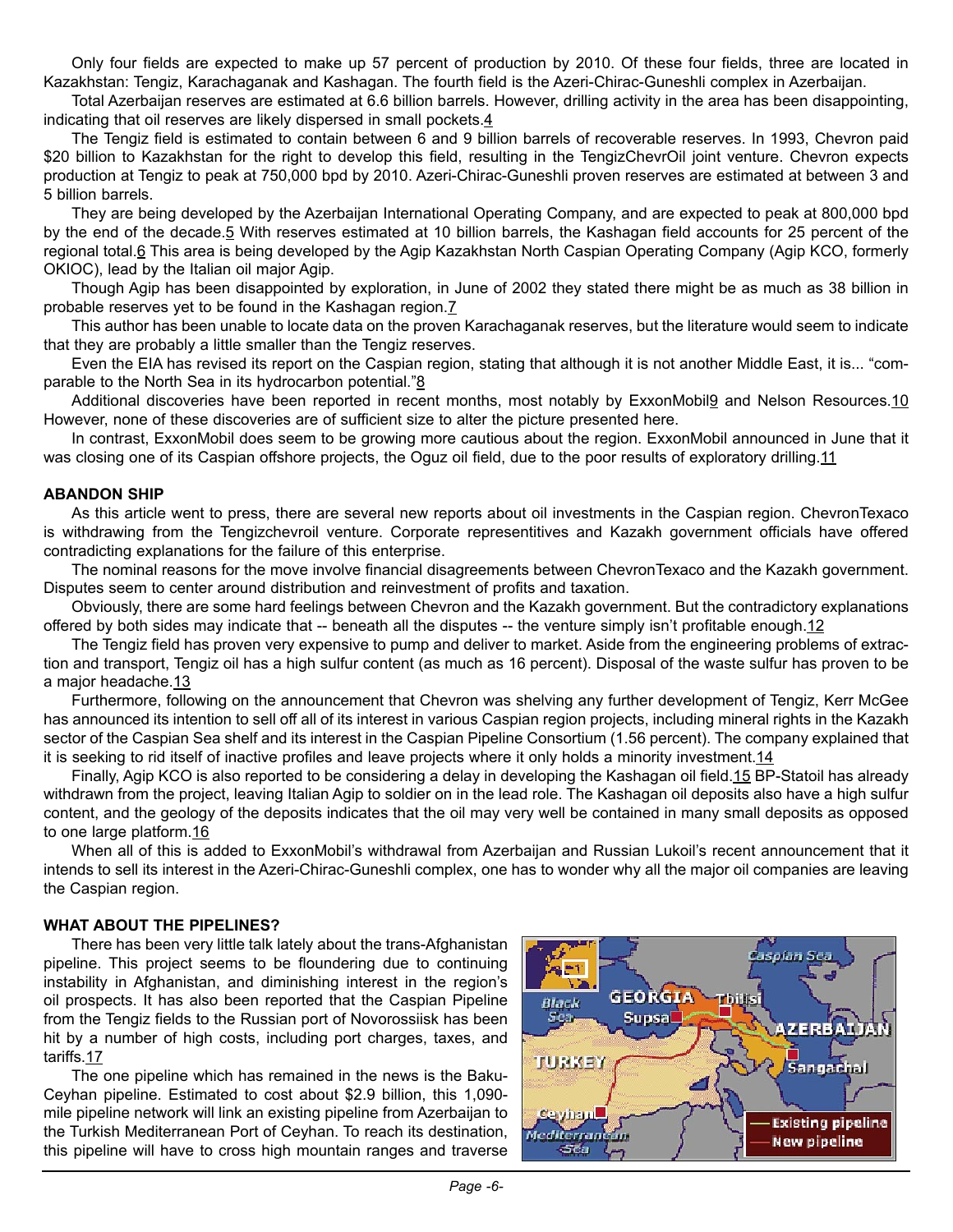territory occupied by disaffected Kurds, who may prove hostile to the project.

Critics have questioned whether there are sufficient oil reserves in the Caspian Sea to support the pipeline. It is also possible that heavy tariffs will render the oil transported along this pipeline uneconomical. ExxonMobil, ChevronTexaco and Russia's Lukoil have all declined offers to join the Baku-Tbilisi-Ceyhan (BTC) construction consortium.18

The project did receive a boost when BP announced that the Azeri fields held more oil than previously believed and would be sufficient to fill the link. Following this announcement, ConocoPhillip's and French TotalFinaElf both bought into the project.19 However, even with the increased reserves in the Azari, the BTC pipeline would have to rely on exports from Kazakhstan in order to be viable over the long-term.

Kazakhstan has vacillated in its support for the pipeline. Kazakh President Nursultan Nazarbayev has stated that he believes the best way to transfer Kazakh oil and gas to market is via Turkmenistan and Iran.20 President Nazarbayev has at various times indicated that Kazakhstan would pledge oil to the BTC pipeline, but has backpedaled afterwards.

During a speech at the James A. Baker III Institute for Public Policy at Rice University in Houston in late-December 2001, the Kazakh president stated that the efficiency of the BTC pipeline was not proven and that oil companies would choose the export route for Kashagan oil. This speech reflects the opinions of the Agip KCO consortium, which believes that the Iran route is the most cost-efficient way to transport Kashagan oil to market.<sup>21</sup>

The Kazakh President finds himself in a very difficult position due to U.S. opposition to a pipeline route through Iran. Kazakh statements in favor of the BTC pipeline would properly be viewed as attempts to placate the U.S.

Critics believe that political factors are blinding the U.S. to financial risks in the pipeline deal. Not only would the pipeline deny Iran a lucrative role as energy exporter, it would also reduce dependence of Central Asian states on Russian pipelines. Furthermore, the pipeline would bolster regional economies in Azerbaijan, Georgia and Turkey. The pipeline would help alleviate Turkey's current financial depression.

A U.S. government source has stated, "The BTC has been politically motivated, more than any other oil project in the world."22

In light of recent reports of industry majors pulling out of the region mentioned above, it is possible that Kazakhstan will push for the Iranian route. Presently, Agip is the only major left in the country, and they certainly prefer the Iranian route.

Troubles with the Tengiz and Kashagan consortiums could leave the BTC pipeline without enough oil to even make the project worth completing. If plans are announced to transport Kazakh oil through Iran, it will be very interesting to see how the U.S. responds. There are already influential voices urging Bush to go on to Iran as soon as he is finished with Iraq.

Whether or not the project will prove viable, on Sept. 8 construction of the BTC pipeline began.23 On hand for the start of construction was U.S. Secretary of Energy Spencer Abraham, who touted the project as "one of the most important energy undertakings."24

One has to wonder whether part of the reason for U.S. interest in the pipeline is an effort to destabilize OPEC. The Lebanese Daily Star recently ran an editorial by Middle East Analyst Patrick Seale which stated that Arab oil is currently worried about the triple threat of U.S. imperialism, Russian and Caspian imports, and hydrogen fuel cells.25 It is to be wondered if Arab oil knows that the only portion of this triple threat which really has teeth to it is U.S. imperialism.

### **SPENCER ABRAHAM'S HYDROGEN DREAM**

The media was all aglow recently with Spencer Abraham's announcement that the U.S. now has a roadmap for making the transition to a hydrogen economy. Secretary of Energy Abraham announced the plan at the Global Forum on Personal Transportation held in Dearborn, Mich. In his presentation, he touted the line that hydrogen produced from renewable resources can provide unlimited energy with no impact on the environment. Secretary Abraham noted that the transition to hydrogen would be a long-term process, which will require the participation of both industry and government.

As a first step, in January 2002 Secretary Abraham, along with officials from the automotive industry and Congress, unveiled a FreedomCAR partnership to develop hydrogen fuel cell vehicles.26

The National Hydrogen Energy Roadmap is available on the internet in pdf form ([http://www.eren.doe.gov/hydrogen/pdfs/](http://www.eren.doe.gov/hydrogen/pdfs/national_h2_roadmap.pdf) national h2\_roadmap.pdf). This roadmap glows with positive energy. In all areas of production, delivery, storage, conversion and applications, the document beams about what we can achieve if we put our minds to it, but inevitably winds up by saying that we have a long way to go in order to make it a reality.

The document does mention the various challenges to each area of fuel cell development, but makes little of the obstacles and instead comes off sounding like a pep talk. Buried in the text, they admit "The transition to a hydrogen economy... could take several decades to achieve."27

The document speaks of wind, solar and geothermal production, biomass, nuclear-thermo-chemical water splitting, photoelectrochemical electrolysis, and bioengineering. But they admit that all of these processes will require a great deal more research.

The intention is to bootstrap the move by first developing small "reformers" that will run on natural gas, propane, methanol or diesel. But the authors admit that even this technology requires further refinement for improved reliability, longer catalyst life, and integration with storage systems and fuel cells.

The document also includes a short list of people who are in charge of various areas of development and transition. The list includes: Frank Balog of Ford Motor Company, Gene Nemanich of ChevronTexaco Technology Ventures, Mike Davis of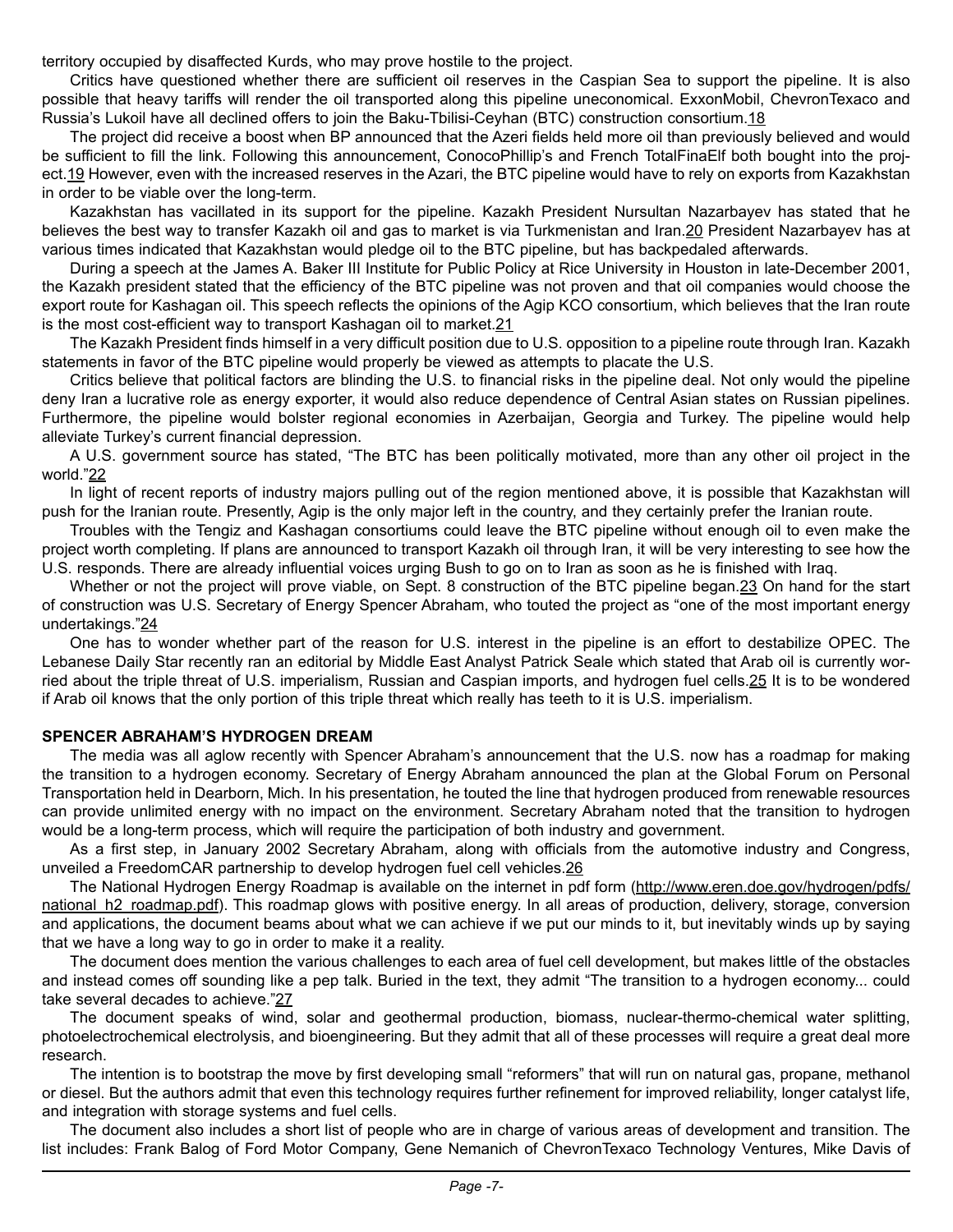Avista Labs Energy, Art Katsaros of Air Products and Chemicals Incorporated, Alan Niedzwiecki of Quantum Technologies, Joan Ogden of Princeton University Systems, and Jeff Serfass of The National Hydrogen Association.28 This team will ensure that the new technology remains firmly in the hands of the top corporations.

The document is at least 80 percent public relations. While admitting that in all areas there are serious problems to be overcome before we will be able to make a transition to hydrogen fuel cells, nowhere does this document take a serious look at the obstacles. Instead, this paper paints a pretty picture of our hydrogen future and leaves the details to future research and investment. So let us look at a few of the difficulties of developing a hydrogen fuel cell economy.

First off, because hydrogen is the simplest element, it will leak from any container, no mater how strong and no matter how well insulated. For this reason, hydrogen in storage tanks will always evaporate, at a rate of at least 1.7 percent per day.29 Hydrogen is very reactive. When hydrogen gas comes into contact with metal surfaces it decomposes into hydrogen atoms, which are so very small that they can penetrate metal. This causes structural changes that make the metal brittle.30

Perhaps the largest problem for hydrogen fuel cell transportation is the size of the fuel tanks. In gaseous form, a volume of 238,000 litres of hydrogen gas is necessary to replace the energy capacity of 20 gallons of gasoline.31

So far, demonstrations of hydrogen-powered cars have depended upon compressed hydrogen. Because of its low density, compressed hydrogen will not give a car as useful a range as gasoline.32 Moreover, a compressed hydrogen fuel tank would be at risk of developing pressure leaks either through accidents or through normal wear, and such leaks could result in explosions.

If the hydrogen is liquefied, this will give it a density of 0.07 grams per cubic centimeter. At this density, it will require four times the volume of gasoline for a given amount of energy. Thus, a 15-gallon gas tank would equate to a 60-gallon tank of liquefied hydrogen. Beyond this, there are the difficulties of storing liquid hydrogen. Liquid hydrogen is cold enough to freeze air. In test vehicles, accidents have occurred from pressure build-ups resulting from plugged valves. 33

Beyond this, there are the energy costs of liquefying the hydrogen and refrigerating it so that it remains in a liquid state. No studies have been done on the energy costs here, but they are sure to further decrease the Energy Return on Energy Invested (EROEI) of hydrogen fuel.

A third option is the use of powdered metals to store the hydrogen in the form of metal hydrides. In this case, the storage volume would be little more than the volume of the metals themselves. 34 Moreover, stored in this form, hydrogen would be far less reactive. However, as you can imagine, the weight of the metals will make the storage tank very heavy.

Now we come to the production of hydrogen. Hydrogen does not freely occur in nature in useful quantities, therefore hydrogen must be split from molecules, either molecules of methane derived from fossil fuels or from water.

Currently, most hydrogen is produced by the treatment of methane with steam, following the formula: CH4 (g) + H2O + e  $> 3H2(g) + CO(g)$ . The CO(g) in this equation is carbon monoxide gas, which is a byproduct of the reaction. 35

Not entered into this formula is the energy required to produce the steam, which usually comes from the burning of fossil fuels.

For this reason, we do not escape the production of carbon dioxide and other greenhouse gases. We simply transfer the generation of this pollution to the hydrogen production plants. This procedure of hydrogen production also results in a severe energy loss. First we have the production of the feedstock methanol from natural gas or coal at a 32 percent to 44 percent net energy loss. Then the steam treatment process to procure the hydrogen will result in a further 35 percent energy loss.36

It has often been pointed out that we have an inexhaustible supply of water from which to derive hydrogen. However, this reaction,  $2H2O + e = 2H2(g) + O2(g)$ , requires a substantial energy investment per unit of water (286kJ per mole). $37$  This energy investment is required by elementary principles of chemistry and can never be reduced.

Several processes are being explored to derive hydrogen from water, most notably electrolysis of water and thermal decomposition of water. But the basic chemistry mentioned above requires major energy investments from all of these processes, rendering them unprofitable in terms of EROEI.

Much thought has been given to harnessing sunlight through photovoltaic cells and using the resulting energy to split water in order to derive hydrogen. The energy required to produce 1 billion kWh (kilowatt hours) of hydrogen is 1.3 billion kWh of electricity.38 Even with recent advances in photovoltaic technology, the solar cell arrays would be enormous, and would have to be placed in areas with adequate sunlight.

Likewise, the amount of water required to generate this hydrogen would be equivalent to 5 percent of the flow of the Mississippi River.39 As an example of a solar-to-hydrogen set up, were Europe to consider such a transition, their best hope would lie in erecting massive solar collectors in the Saharan desert of nearby Africa. Using present technology, only 5 percent of the energy collected at the Sahara solar plants would be delivered to Europe. Such a solar plant would probably cost 50 times as much as a coal fired plant, and would deliver an equal amount of energy.40 On top of this, the production of photovoltaic cells has a very poor EROEI.

The basic problem of hydrogen fuel cells is that the second law of thermodynamics dictates that we will always have to expend more energy deriving the hydrogen than we will receive from the usage of that hydrogen. The common misconception is that hydrogen fuel cells are an alternative energy source when they are not.

In reality, hydrogen fuel cells are a storage battery for energy derived from other sources. In a fuel cell, hydrogen and oxygen are fed to the anode and cathode, respectively, of each cell. Electrons stripped from the hydrogen produce direct current electricity which can be used in a DC electric motor or converted to alternating current.41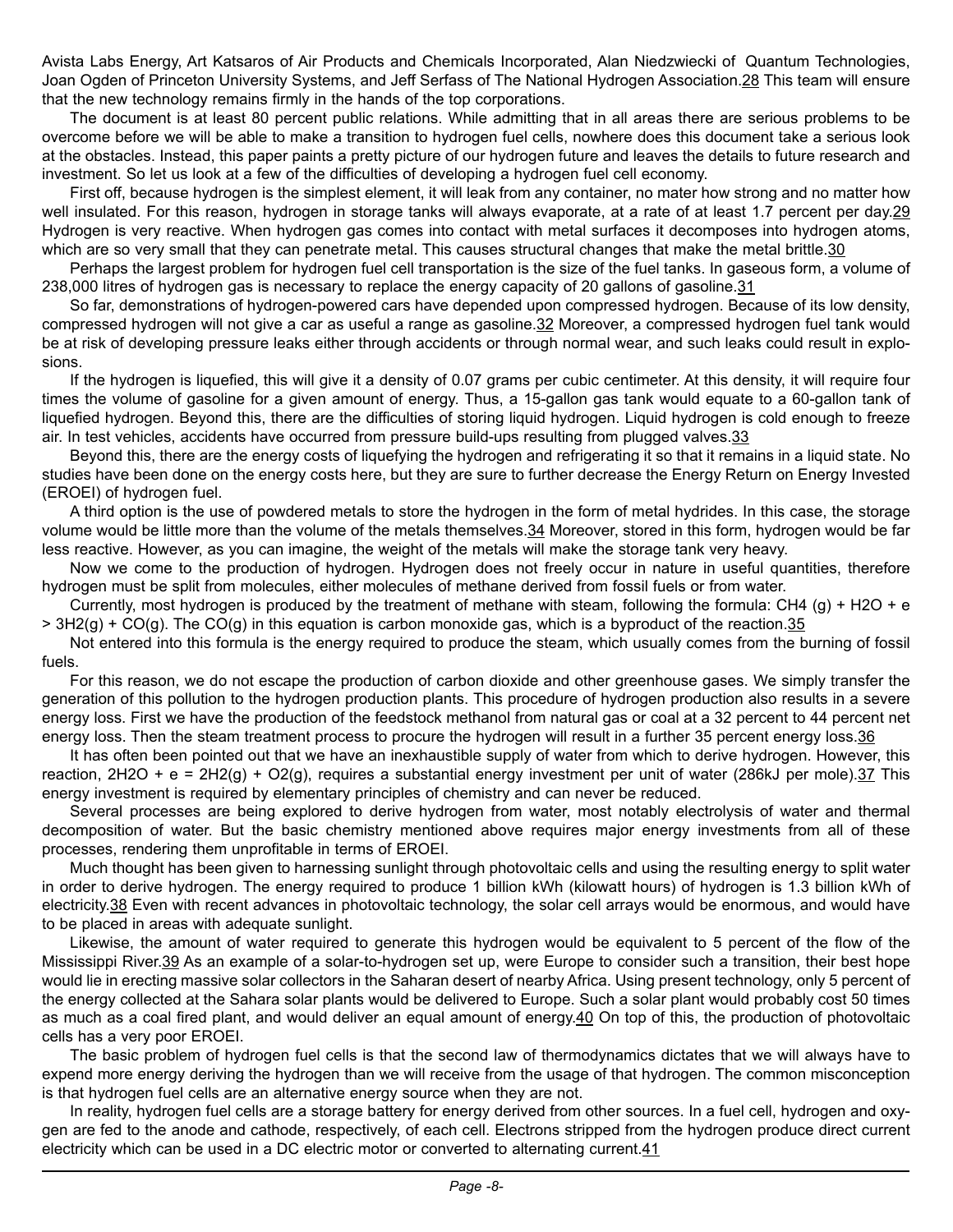Because of the second law of thermodynamics, hydrogen fuel cells will always have a bad EROEI. If fossil fuels are used to generate the hydrogen, either through the Methane-Steam method or through Electrolysis of Water, there will be no advantage over using the fossil fuels directly. The use of hydrogen as an intermediate form of energy storage is justified only when there is some reason for not using the primary source directly.42 For this reason, a hydrogen-based economy must depend on large-scale development of nuclear power or solar electricity.

Therefore, the development of a hydrogen economy will require major investments in fuel cell technology research and nuclear or solar power plant construction. On top of this, there is the cost of converting all of our existing technology and machinery to hydrogen fuel cells. And all of this will have to be accomplished under the economic and energy conditions of post-peak fossil fuel production.

Based on all of this, I submit that Secretary of Energy Abraham does indeed have ulterior motives for his Hydrogen Energy Roadmap. First, I suggest that this distant goal will help to pacify the public once they begin to suffer from the effects of fossil fuel withdrawal. Secondly, this project will allow the elite to transfer more money from the general public to the pockets of the rich. Third, in the words of Karl Davies, this proposal will deflect a stock market collapse once news of declining oil production becomes generally recognized.

Tied to this, it will brace stock prices of the auto corporations and oil majors to help them survive well into the era of oil depletion. And finally, the idea that we are working on a transition from fossil fuels to a hydrogen-based economy will help to destabilize OPEC, hopefully making it easier to deal with that organization and the Arab oil states.

#### **ENDNOTES:**

1 **Expert: No Guarantees in Caspian Oil The Associated Press** [http://cgi.wn.com/?action=display&article=16535242&template=worl](http://cgi.wn.com/?action=display&article=16535242&template=worldnews/search.txt&index=recent) [dnews/search.txt&index=recent](http://cgi.wn.com/?action=display&article=16535242&template=worldnews/search.txt&index=recent)

2 **New Study says Caspian Oil Reserve Estimates are Exaggerated** 05-06-02. Source: Newsbase, quoting PetroStrategies. <http://www.gasandoil.com/goc/news/ntc22663.htm>

3 **New report comments on Caspian production outlook,** 15- 05-02. Source: Newsbase. [http://www.gasandoil.com/goc/news/](http://www.gasandoil.com/goc/news/ntc22233.htm) [ntc22233.htm](http://www.gasandoil.com/goc/news/ntc22233.htm)

4 Ibid.

5 **Caspian Sea Region Analysis**, 31-07-02. Energy Information Agency. <http://www.eia.doe.gov/emeu/cabs/caspian.html>

6 op. cit. See note 3.

7op. cit. See note 4.

8 Ibid.

9 **ExxonMobil announces Kazakhstan Oil Discovery,** IRVING, Texas, Oct 10, 2002 (BUSINESS WIRE). [http://www.stockhouse.com/](http://www.stockhouse.com/news/news.asp?tick=XOM&newsid=1349570) [news/news.asp?tick=XOM&newsid=1349570](http://www.stockhouse.com/news/news.asp?tick=XOM&newsid=1349570)

10 **McDaniel Reserves Report Confirms Large Reserve at Alibekmola,** 9-30-02. [http://www.stockhouse.com/news/news.asp?](http://www.stockhouse.com/news/news.asp?tick=NLG&newsid=1334563) [tick=NLG&newsid=1334563](http://www.stockhouse.com/news/news.asp?tick=NLG&newsid=1334563)

11 **Debate continues over Viability of Baku-Tbilisi-Ceyhan Construction,** Mark Berniker. 17-06-02. Source: EurasiaNet Business & Economics. [http://www.gasandoil.com/goc/news/](http://www.gasandoil.com/goc/news/ntc22871.htm) [ntc22871.htm](http://www.gasandoil.com/goc/news/ntc22871.htm)

12 **Kazakhstan: various explanations emerge for suspension of oil project**, Michael Lelyveld. 11/21/2002, Radio Free Europe/Radio Liberty. [http://www.rferl.org/nca/features/2002/11/](http://www.rferl.org/nca/features/2002/11/21112002150226.asp) [21112002150226.asp](http://www.rferl.org/nca/features/2002/11/21112002150226.asp)

13 Colin Campbell, personal communication.

14 **Kerr McGee abandons Kazakhstan**, 11/21/2002. [http://](http://www.neftegaz.ru/english/lenta/show.php?id=29666) [www.neftegaz.ru/english/lenta/show.php?id=29666](http://www.neftegaz.ru/english/lenta/show.php?id=29666)

15 Op. Cot. See note 12.

16 Colin Campbell. Personal communication.

17 Op. Cit. See note 12.

18 Ibid.

19 **ConocoPhillips to Buy Part of Pipeline,** 30-10-02. Reuters. [http://story.news.yahoo.com/news?tmpl=story&u=/nm/20021030/](http://story.news.yahoo.com/news?tmpl=story&u=/nm/20021030/bs_nm/energy_bp_conocophillips_dc_1) [bs\\_nm/energy\\_bp\\_conocophillips\\_dc\\_1](http://story.news.yahoo.com/news?tmpl=story&u=/nm/20021030/bs_nm/energy_bp_conocophillips_dc_1)

20 **Best way to transfer Kazakh oil and gas is via Turkmenistan and Iran,** 27-04-02. [http://www.gasandoil.com/goc/news/](http://www.gasandoil.com/goc/news/ntc22024.htm) [ntc22024.htm](http://www.gasandoil.com/goc/news/ntc22024.htm)

21 **Analysis of the Caspian oil scene**, 26-02-02. Source: Financial Times LTD. <http://www.gasandoil.com/goc/news/ntc21293.htm>

22 Op. Cit. See note 11.

23 **Work on Big Caspian Oil Link Begins**, Feb. 19, 2002. Reuters. <http://www.gulf-news.com/Articles/news.asp?ArticleID=63499>

24 **US' Abraham in Azerbaijan for Start of Baku-Ceyhan Project,**  18-09-02. Associated Press. [http://www.petroleumworld.com/](http://www.petroleumworld.com/story9276.htm) [story9276.htm](http://www.petroleumworld.com/story9276.htm)

25 **Eighty Years On: The Triple Threat being Posed to Arab Oil,** Patrick Seale. The Daily Star. [http://www.dailystar.com.lb/opinion/](http://www.dailystar.com.lb/opinion/04_10_02_b.htm) [04\\_10\\_02\\_b.htm](http://www.dailystar.com.lb/opinion/04_10_02_b.htm)

26 **Energy Secretary Abraham Gives Major Address on the Future of Personal Transportation**. Government Press release. <http://www.energy.gov/HQPress/releases02/novpr/pr02.htm>

27 **National Hydrogen Energy Roadmap,** November 2002. United States Department of Energy. [http://www.eren.doe.gov/hydrogen/](http://www.eren.doe.gov/hydrogen/pdfs/national_h2_roadmap.pdf) [pdfs/national\\_h2\\_roadmap.pdf](http://www.eren.doe.gov/hydrogen/pdfs/national_h2_roadmap.pdf) 28 Ibid.

29 **Hydrogen FAQ**. Stanford University. [http://](http://www.formal.stanford.edu/pub/jmc/progress/hydrogen.htm) [www.formal.stanford.edu/pub/jmc/progress/hydrogen.htm](http://www.formal.stanford.edu/pub/jmc/progress/hydrogen.htm)

30 **"The World will End not with a Crash, but in a Whisper...."**, by Ian Forrest, 10-03-98. University of California. [http://](http://darwin.bio.uci.edu/%7Esustain/global/sensem/Forrest98.htm) [darwin.bio.uci.edu/~sustain/global/sensem/Forrest98.htm](http://darwin.bio.uci.edu/%7Esustain/global/sensem/Forrest98.htm)

31 Ibid.

32 Op. Cit. See note 23.

33 Ibid.

34 Op. Cit. See note 24. 35 Ibid.

36 **Energetic Limits to Growth,** Jay Hanson. Energy Magazine, spring 1999. http://www.dieoff.com/page175.htm#\_edn21

37 Op. Cit. See note 24.

38 **Renewable Energy: Economic and Environmental Issues,** David Pimentel et al. BioScience, Vol. 44, No. 8, September 1994. <http://www.dieoff.com/page84.htm>

39 **Re: Hydrogen and Solar Energy Question,** Message 25271, EnergyResources List. [http://groups.yahoo.com/group/](http://groups.yahoo.com/group/energyresources/message/25271) [energyresources/message/25271](http://groups.yahoo.com/group/energyresources/message/25271) Also message [25245](http://groups.yahoo.com/group/energyresources/message/25245) [http:](http://groups.yahoo.com/group/energyresources/message/25245) [//groups.yahoo.com/group/energyresources/message/25245](http://groups.yahoo.com/group/energyresources/message/25245) and other messages in the string Hydrogen and Solar Energy Question. 40 **An Outline of the Global Situation, the Sustainable Alternative Society, and the Transition to it,** Ted Trainer. University of N.S.W. <http://www.dieoff.com/page190.htm>

41 **Hydrogen & Fuel Cell Vehicles.** California Consumer Energy Center. [http://www.consumerenergycenter.org/transportation/future/](http://www.consumerenergycenter.org/transportation/future/hydrogen.html) [hydrogen.html](http://www.consumerenergycenter.org/transportation/future/hydrogen.html)

42 Op. Cit. See note 23.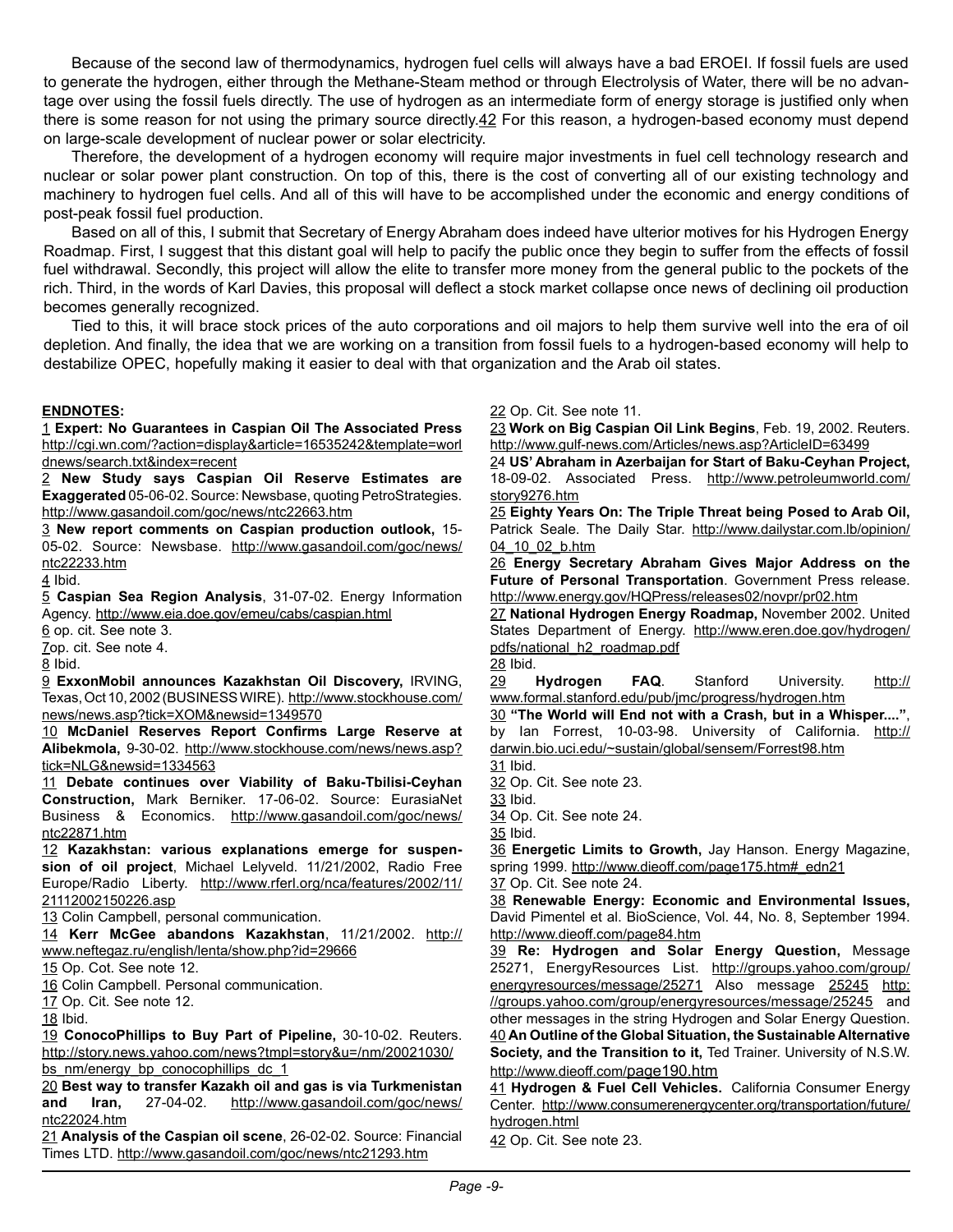### **COLUMN**

### **MOVING ON GOLD**

by Michael C. Ruppert

Dec. 31, 2002, 12:00 PST (FTW) -- Not only is gold set for a long-term bull market, it is becoming a weapon in the global war to curb blatant U.S. aggression. And while this premise is supported by recent developments in Asia and Australia, there is also a surprising indication from the Federal Reserve that a controlled burn philosophy will actually support the trend.

Facing a major U.S. economic crash as a result of oil price spikes and deflationary pressures that might destroy dollar hegemony, there are signs that the Fed might reintroduce gold in one way or another into the U.S. monetary system. Either way, the gold "cat" is out of the bag.

With gold prices having broken the \$350 barrier -- an increase of more than 25 percent this year -- two other developments are signaling a global rush to gold. I stress again that when I say gold I mean physical, in-your-possession gold, not gold derivatives or paper.

First, as reported by Reuters on Oct. 28, China, via the newly opened Shanghai Gold Exchange, has allowed investment and private purchases of gold by its population. Being one of only two worldwide trading exchanges that trade in physical gold, this move is certain to increase demand as deflationary pressures indicative of a global depression start to become visible.

This upward pressure on gold, compounded by war fears, oil price spikes and a teetering U.S. economy made itself visible on gold markets just this month.

On Dec. 19 Reuters reported panic buying of gold in Tokyo and Australia. I agree with observers who say that this has less to do with Iraq than with a global effort -- unacknowledged by the major media -- to exert pressures on the U.S. economy. The world might not find it possible to stop the U.S. military from doing anything it wants. But it is possible to pull the plug on the financial engine that feeds the military, and this is where the Empire's feet of clay begin to show.

Just recently, speaking at the Economic Club of New York, even Alan Greenspan, mentioned gold, choosing to open his remarks with subtle hints that deflationary pressures might foretell the reintroduction of gold into the U.S. monetary system to prevent the dollar from going into free fall. Recent cuts in interest rates have not sparked economic growth. That's a surefire deflationary warning, especially with rates near the basement.

For too long the likes of J.P. Morgan, world central banks, Goldman Sachs and others have sat on the price of gold, and that cartel is getting ready to try to do a "controlled burn" on the bust out.

Either way, physical gold prices are going up -- way up. There might be peaks that show small declines at around \$380 and \$450 an ounce but I agree with analysts who say that \$500-to-600 gold is not only possible, but likely, within the next 18 months. After that, depending on how soon the impacts of peak oil begin to be felt, gold at between \$800 and \$1,000 an ounce is not out of the question at all.

### **Biowarfare Update Bush Approves Smallpox Vaccination Plan; News Leaks Attempt to Link Virulent Russian Strain to Iraq**

### **MEHPA Now Law in 20 States; Homeland Security Act Shields Vaccine Makers from Potential Litigation**

by Joe Taglieri, *FTW* Staff

*[With media pre-conditioning of the population for biowarfare attacks reaching new levels, a number of inconsistencies are appearing in U.S. government positions. While the CIA web site's analysis of possible Iraqi threats makes no references to smallpox, other recent stories in the major media are sounding dire warnings about it. On Sunday December 15, 2002 HHS Secretary Tommy Thompson appeared on CNN to agree that smallpox vaccines are inherently dangerous and that cabinet members would not be receiving vaccinations even as President Bush promised to be vaccinated with U.S. troops. Thus far,*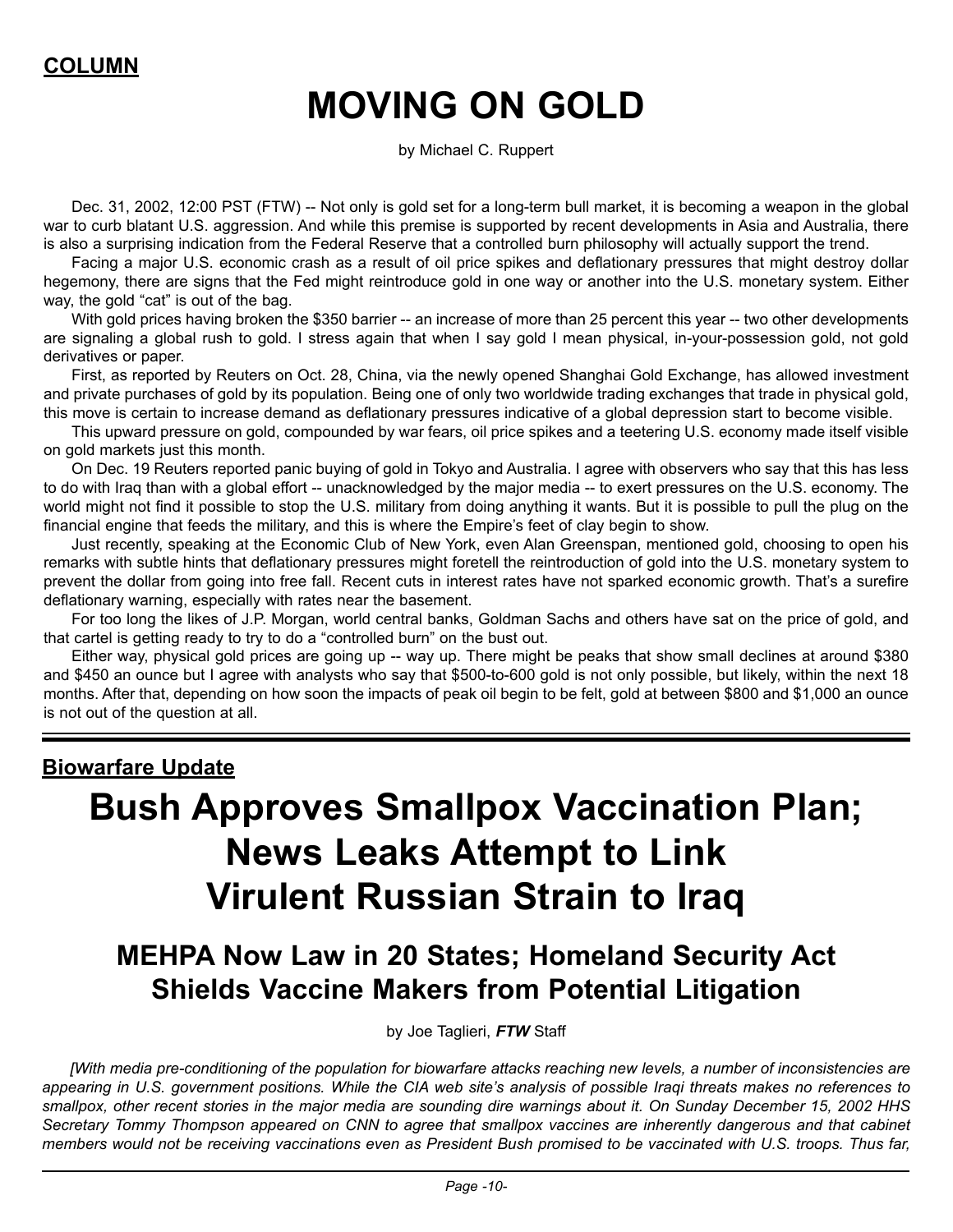*the U.S. military is the only group subject to mandatory vaccinations. And while Thompson and other federal officials insist that there will be no federal order directing mass vaccinations of the American public, MEHPA, a federally sponsored law that could do just that is quietly making inroads in many state legislatures.*

*Recently, Congressman Ron Paul of Texas, a heroic and outspoken protector of civil liberties - himself a medical doctor - has indicated that several portions of the recently enacted Homeland Security bill do, in fact, make it possible for the federal government to order compulsory vaccination of the American public. FTW is currently engaged in a detailed analysis of the 484-page bill and will have a complete report soon. - MCR]* 

Dec. 16, 2002, 16:00 PST (FTW) - The Bush Administration announced Friday its plan to begin vaccinating Americans against smallpox in advance of a possible biological terrorist attack.

The announcement came 10 days after a New York Times story headlined, "C.I.A. Hunts Iraq Tie to Soviet Smallpox" and three weeks after President Bush signed into law the Homeland Security Act of 2002, which contains a provision that gives a legal shield to vaccine makers.

Also, the Model State Emergency Health Powers Act (MEHPA) has now become law in 20 states.

### **BUSH'S SMALLPOX VACCINE PLAN**

About 500,000 military personnel stationed overseas or likely to be deployed abroad were scheduled to receive the vaccine beginning Friday, followed in the coming months by between 450,000 and 500,000 emergency healthcare workers who would be the first-responders to a smallpox attack.

The vaccine is a requirement for the military and voluntary for healthcare workers.

Despite the fact that the World Health Organization (WHO) declared smallpox eradicated worldwide in 1980, the president Friday told a news conference, "We, however, know that the smallpox virus still exists in laboratories, and we believe regimes hostile to the United States may possess this dangerous virus.

"To protect our citizens in the aftermath of September 11th, we are evaluating old threats in new light," said Bush.

Though the administration has no knowledge of an imminent smallpox attack, Bush said, "At present the responsible course is to make thorough and careful preparations should a broader vaccination program become necessary in the future."

Federal health and security officials have been working on a bioterror defense plan for a year now, according to Bush. Through coordination with state and local governments, procedures are in place to inoculate every American in the event of an attack.

### **TIMING: THE NEW YORK TIMES**

Bush's announcement came just after a Dec. 3 New York Times Story by Judith Miller, which reported an alleged link between Iraq and a weaponized Russian strain of smallpox. *(continued on page 15)*

### **Narco News on Venezuela: 'The Strike that Wasn't'**

### **Opposition's Attempted General Strike Fails; Strong Political, Public Support Remains with Chavez**

by Joe Taglieri, *FTW* Staff

*[Ed. Note: As the American people begin to take baby steps to combat repressive government and tyranny at home they continually ask, "What can we do?" Take a lesson from the people of Venezuela who understand the maxim, "in a ham and egg breakfast the chicken is involved but the pig is committed." The resiliency of Hugo Chavez is based upon two things: Chavez's well-honed political sense that knows how to turn, judo-like, the actions and energy of the U.S. corporate empire into his own weapons; and the willingness of the Venezuelan people to take risks in defiantly defending themselves against neo-colonial pressures.*

*At the heart of the U.S. government's desire to overthrow Chavez is the Empire's recognition that a successful, non-aligned leader who can actually improve conditions for his people is the ultimate threat to Wall Street and globalized financial interests. And the symbolic heart of Chavez's program is the new "Hydrogen Law" that will socialize part of the oil industry and mandate that more of the profits from Venezuelan oil production remain in the country for the benefit of the people who live there, rather than being exported to New York.*

*By surrounding local TV stations and newspapers that have been lying to them, by placing themselves in harm's way to express their support for Chavez, by engaging in non-violent civil disobedience, by focusing their protests wisely against the institutions and interests that cause them harm, the Venezuelan people are writing a textbook for actions the American people*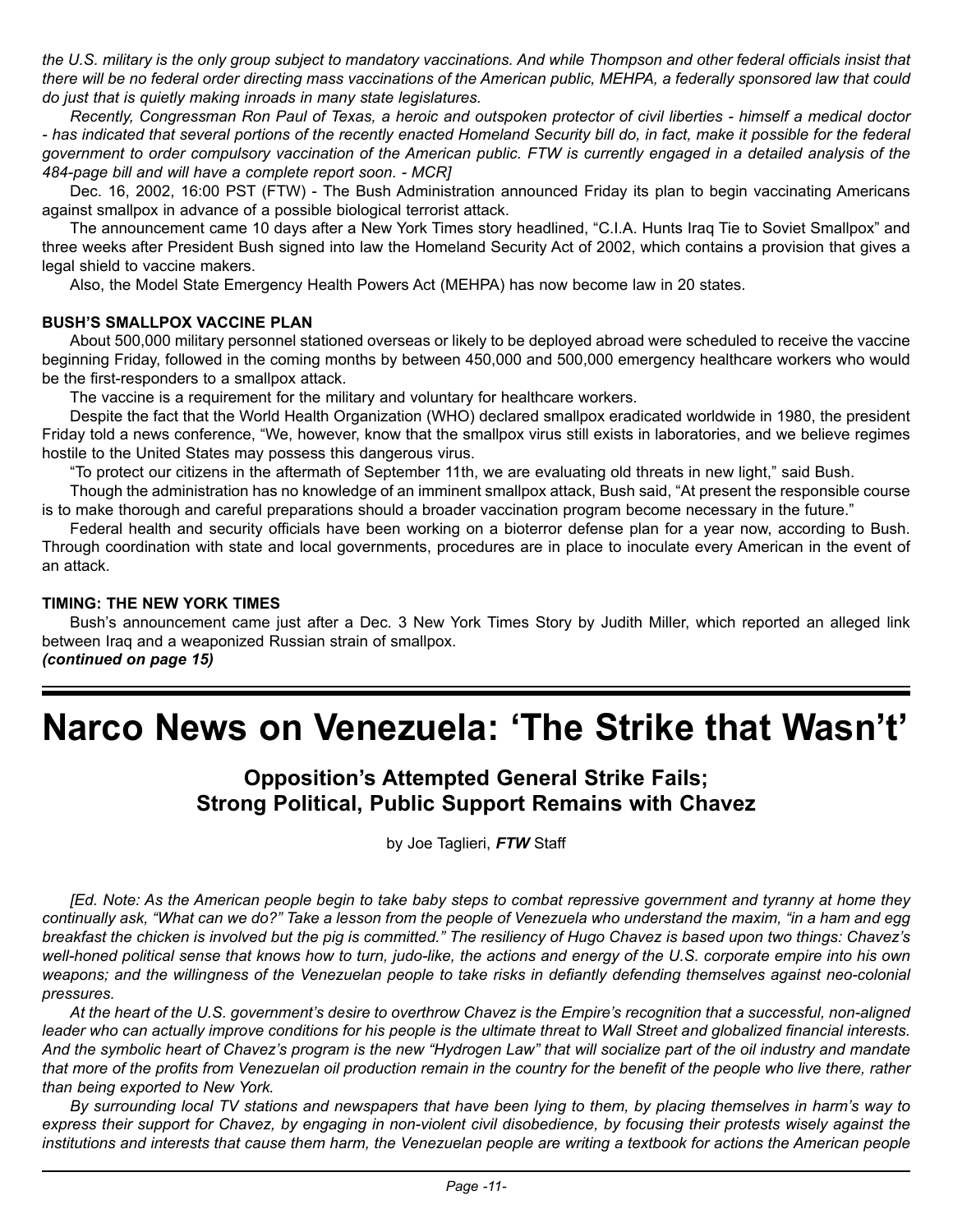### *may soon have to take for themselves. – MCR]*

Dec. 31, 2002, 17:00 PST (FTW) -- The aristocrats and corporate mangers of Venezuela failed once again this month to politically destabilize the nation. The organizers of April's aborted military coup against President Hugo Chavez this time attempted to give the impression of a general strike, which for the most part managed only to temporarily disrupt the nation's oil exports.

The result of this latest revolutionary escapade by Venezuela's wealthy elites, observers say, is in fact the opposite of what strike organizers intended. President Hugo Chavez, widely supported by Venezuela's poor majority, now has a firmer grip on the state-owned oil industry.

"There is no 'strike," said Al Giordano, editor of Narco News [\(www.narconews.com](www.narconews.com)), a website that covers Latin American politics. "What there has been is a lockout of employees by management, and some tankers hijacked by captains. Also some private subcontractors, such as tug boat companies, have participated in the lockout."

#### **RANDOM VIOLENCE?**

Violence was also relatively minimal, except on Dec. 6. Three people were killed and 28 were wounded in Caracas when, as in a similar incident in April, civilians were arbitrarily fired on by an unseen gunman or gunmen.

Venezuelan TV news reports purported to show a pro-Chavez, Portuguese suspect held in connection to the shootings. But a Narco News report has found that the timeframe reported by the anti-Chavez media of this suspect's whereabouts in Caracas Dec. 6 do not hold mathematical water. He simply could not have made it in time to be the man responsible for the shootings.[\[http://www.narconews.com/Issue26/article571.html\]](http://www.narconews.com/Issue26/article571.html)

In-depth coverage of Venezuela can be found at Giordano's site, <http://www.narconews.com/>, and VHeadline, [http:](http://www.vheadline.com/p1/) [//www.vheadline.com/p1/.](http://www.vheadline.com/p1/)

### **NARCO NEWS**

Giordano and the journalists of Narco News have dug quite deep into what's been happening in Venezuela, and all over Central and South America, frequently reporting from Caracas and other affected areas.

Narco News has kept a close eye on the mainstream U.S. and British media, as well as their Venezuelan counterparts in the corporate, anti-government TV stations and wealthy suburban dailies.

Recent reports on Narco News reveal the pro-work stoppage spin in action at the highest bastions of mainstream journalism. Associate Publisher Dan Feder's Dec. 12 and Dec. 18 stories expose "AP's One-Sided Venezuela Coverage: On 'Desk Reporters' Who Phone-in the Spin" and "NY Times and LA Times run identical stories on Venezuelan 'strike.'"

[<http://www.narconews.com/Issue26/article567.html>] [\[http://www.narconews.com/Issue26/article560.html\]](http://www.narconews.com/Issue26/article560.html)

Giordano published this scathing piece Dec. 23: "A Brit Reporter's Undisclosed Venezuela Conflicts, Phil Gunson and Eric Ekvall Are Upset with Narco News." Find out why by clicking here:<http://www.narconews.com/Issue26/article572.html>

#### **'STRIKE' OR LOCKOUT?**

Despite anti-Chavez coverage from stations like RCTV, Globovision, TVS, Meridiano TV, and Venevision, thousands of Venezuelans took to the streets -- not to protest the Chavez government, but to voice their disgust for the commercial media. Venezuelan civilians nonviolently surrounded those Caracas-based stations and media outlets in other parts of the country.

According to Reuters on Dec. 2, the day when Chavez opposition groups began scheduled demonstrations, the streets of Caracas "were free of the usual heavy traffic in the opposition's eastern stronghold, where many businesses closed their doors. But the center and west of city were bustling with street sellers and open restaurants though many businesses kept their metal shutters down.

**"The nation's major industries -- the vital oil sector and state steel, aluminum and mining operations -- were mostly unaffected, the government said. Airports stayed open with some delays and public transport operated at near-normal levels.**

**"The government countered Monday's shutdown by organizing a huge street market in central Caracas, selling cheap food and services. Thousands of residents flocked around the stalls."**

**Even members of the upper classes, who comprise the majority of anti-Chavez Venezuelans, don't seem convinced that the opposition will attain it's goal of removing the president from power.** 

"On the [anti-Chavez] national daily El Nacional website, they have a readers' poll today [Dec. 17] asking if readers think the government will succeed in fully taking back the Venezuelan national oil company PdVSA from the rogues," said Giordano via e-mail. "Even among this newspaper's upper class readership, 67 percent of the respondents believe that, yes, the government will succeed. The 'opposition' overplayed its hand and has just lost its strongest card: oil. It's power to ever do this again is now over and done."

He pointed out that "when the coup plotters in the military all revealed themselves in April, 400 have since been removed from duty. Now "the coup plotters in the oil industry are fired and hung out to dry."

The Chavez government is now reorganizing the state-owned oil company, PdVSA. "This means that by early next year, PdVSA will no longer be vulnerable to this kind of stoppage," Giordano said. "The military is a good comparison because look at the military this month: no threat of military coup, having been cleaned up."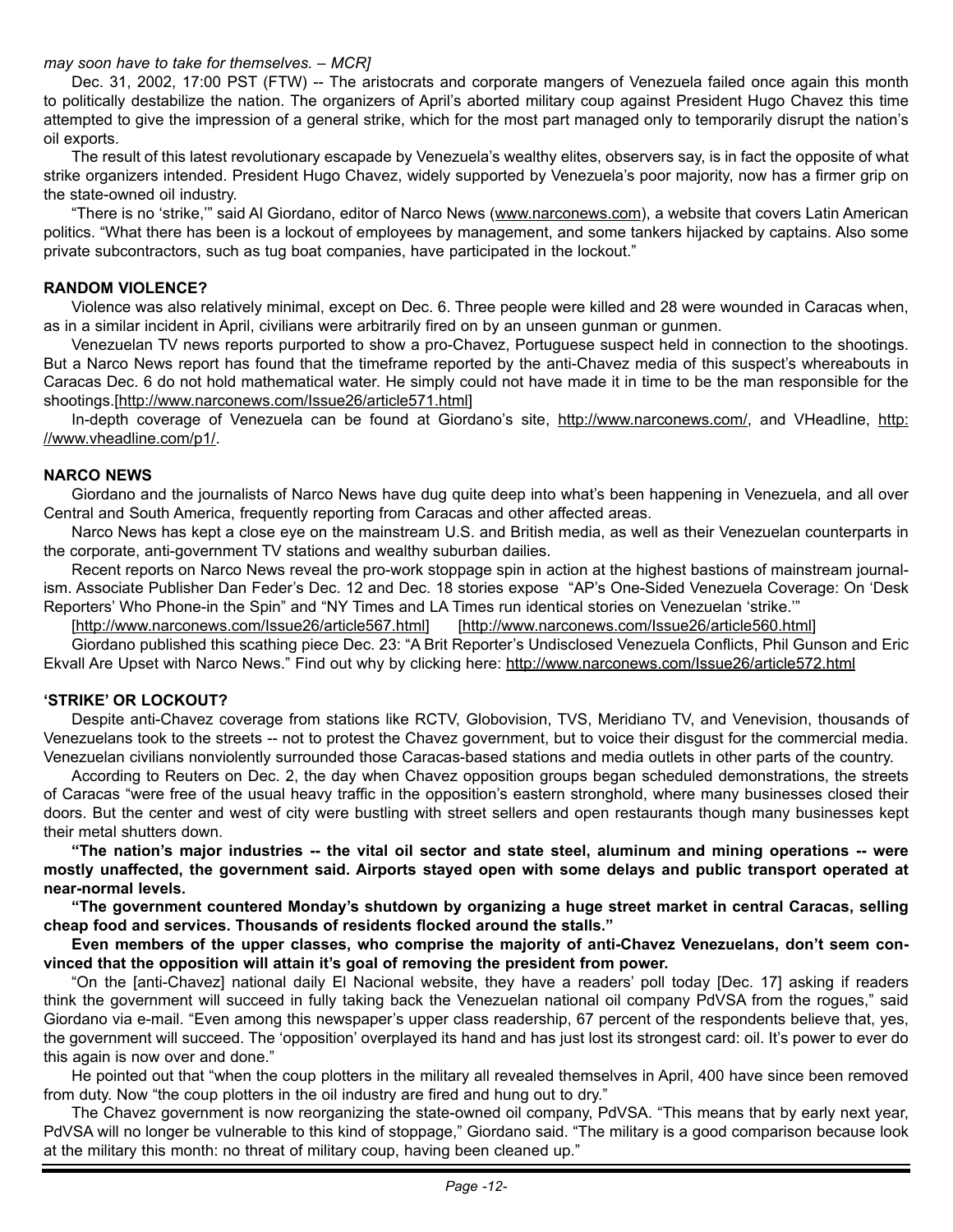### **CHAVEZ'S OPPOSITION**

The names and faces of the Venezuelans behind April's coup attempt remained the same for this latest episode of political tumult in the nation's recent history. Despite attempts by the opposition -- with Washington's tacit blessing -- to destabilize the nation, Chavez has decisively won six elections since 1998.

Chavez's anti-poverty platform, inspired by Latin American revolutionary Simon Bolivar, has galvanized loyal support from the 80 percent of Venezuelans who live below the poverty line.

Since Chavez has been in power, Washington has consistently positioned itself against the former paratrooper. "Following the [one-day] ouster of Chavez last April, U.S. officials welcomed the coup," the World Socialist Web Site reported Dec. 11. Press reports "revealed at the time that senior Bush administration aides, including Assistant Secretary of State Otto Reich and White House advisor Elliott Abrams -- both key players in the Reagan administration's covert network for supporting the contra terrorist war on Nicaragua in the 1980s -- had met repeatedly in Washington with the coup's organizers."

[[http://www.wsws.org/articles/2002/dec2002/vene-d11.shtml\]](http://www.wsws.org/articles/2002/dec2002/vene-d11.shtml) [[http://www.fromthewilderness.com/free/ww3/050702\\_miracle.html](http://www.fromthewilderness.com/free/ww3/050702_miracle.html)]

During December's attempted general strike organizers such as CTV union chief Carlos Ortega and national chamber of commerce president Pedro Carmona, who Narco News refers to as Venezuela's "dictator-for-a-day… also known as 'The Brief One,'" were once again at the forefront of biased media coverage. Carmona held the office of president for three days in April while Chavez was detained by rebellious military officers.

Venezuelan oil executives and union officials friendly to management's interests had the most impact of any sector of the economy, still the effects from this month's economic slow-down have been minimal, according to Giordano.

A notable dynamic in the 'oligarchy vs. populist' dynamic that seems to be in play right now in Venezuela is the glaring economic contrast between pro- and anti-Chavez Venezuelans.

"Keep in mind that the per capita income in Venezuela is \$4,760 dollars per year," said Giordano. "So these guys are making an average of what 100 citizens make combined! If there ever was a case for Robin Hood, it's Venezuela. And the 'phony strikers' are the modern-day Sheriffs of Nottingham."

Venezuela exports about a third of its oil to the U.S., and there is some debate about how soon a restructured PdVSA can get back to full production. Government sources say oil output will be back to normal in a few weeks, though members of the opposition say it will take much longer to optimize production.

The White House's initial public response to the opposition's attempted general strike and anti-Chavez rallies came on Dec. 13, when the administration called for early -- and thus, unconstitutional -- presidential elections.

But on Dec. 16, however, the official line was softened, seeking only a referendum on Chavez's presidential tenure. This followed a 32-0 vote of confidence for Chavez from the Organization of American States (OAS). For latin America, Giordano referred to this day as, "December 16, 2002: the day the empire died."

#### *(continued from page 2, Vote With Your Money)*

If you would like to take advantage of this offer and actually do something positive then please visit our website and be sure to use the special code that will identify you to Earthlink as a protestor against a controlled and pre-packaged Internet.

We also strongly suggest that you drop an email to your former ISP and let them know exactly why you have made the change.

With one simple act you can start something that may just catch fire in ways that we don't even know.

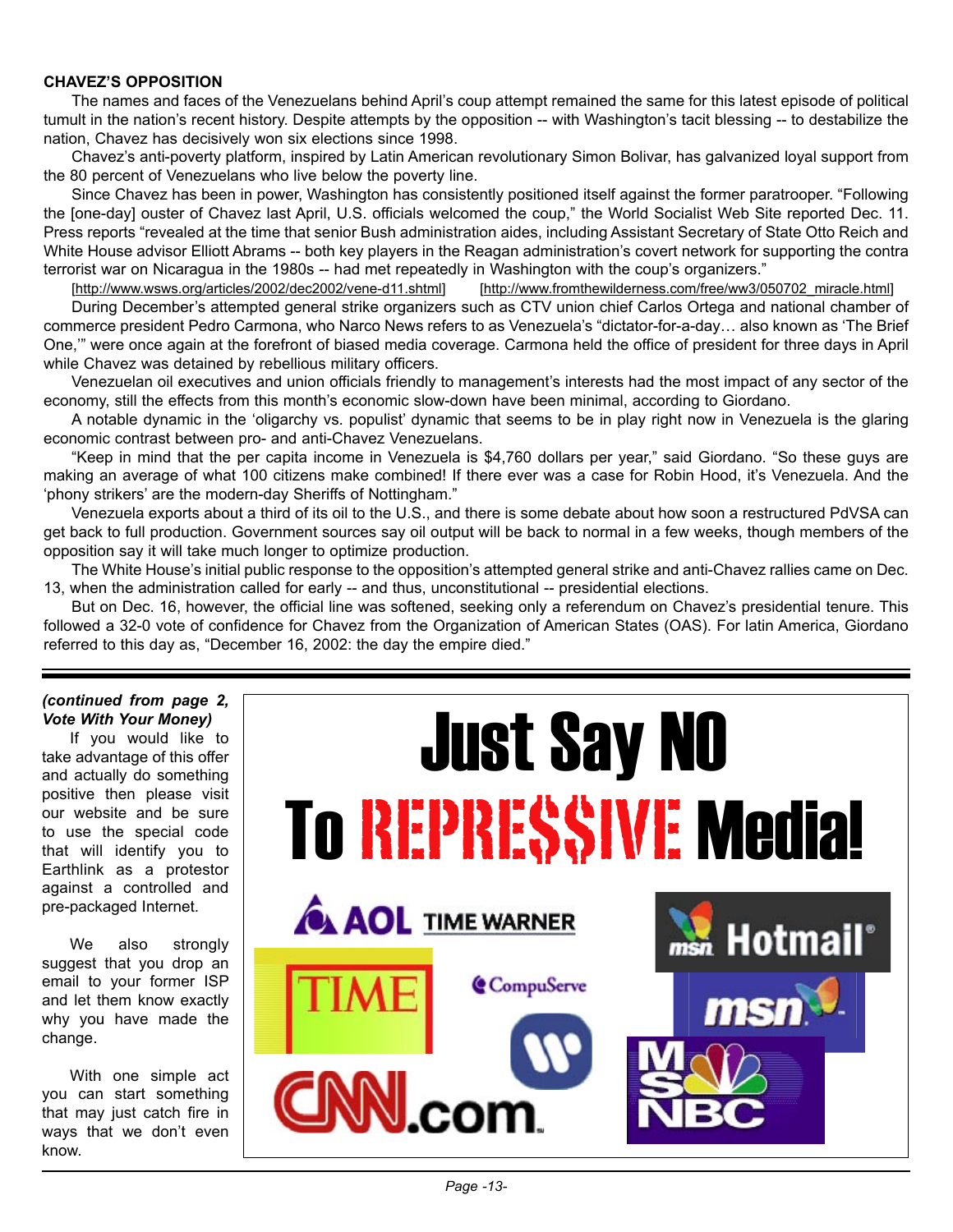### **"Building A Better Map" Lecture Series** *NEW Audio Series on CD!*

Earlier this year a financial success company recorded Mike Ruppert in a studio for use in teaching their own consultants and clients. We now have this lecture available for you.

It is on 2 audio CDs in a durable Amray case, perfect for use in the car. More than 1 1/2 hours of material on: *CIA, Drugs, Wall Street and the 9-11 Connection*

This is the perfect introduction lecture for those people you know who "still don't get it"! It is the first in an ongoing audio series.

The lecture answers these questions:

 *What really happened on Sept. 11, 2001? Why is the war on terrorism "a war that will not end in our lifetime"? Who was behind the creation of the C.I.A.? How does the money work on Wall Street? How do all of these things affect you and your family? What can we do about it?*

### **Disc 1** (44:19)

- 1. Introduction
- 2. The real reasons
- 3. The drug factor in the economy
- 4. Corporate concessions

### **Disc 2** (45:54)

- 1. Where is the money going?
- 2. Ignoring the signals
- 3. Stock market maneuvers
- 4. Where was the Air Force?
- 5. Assuming responsibility

### *Two audio CDs for under \$15.00!*

1 Set for \$14.95 + s&h 2 Sets for \$25.00 + s&h *(save \$4.90!)* 5 Sets for \$60.00 + s&h *(save \$14.75!)* 10 Sets for \$112.13 + s&h *(save \$37.37!)*

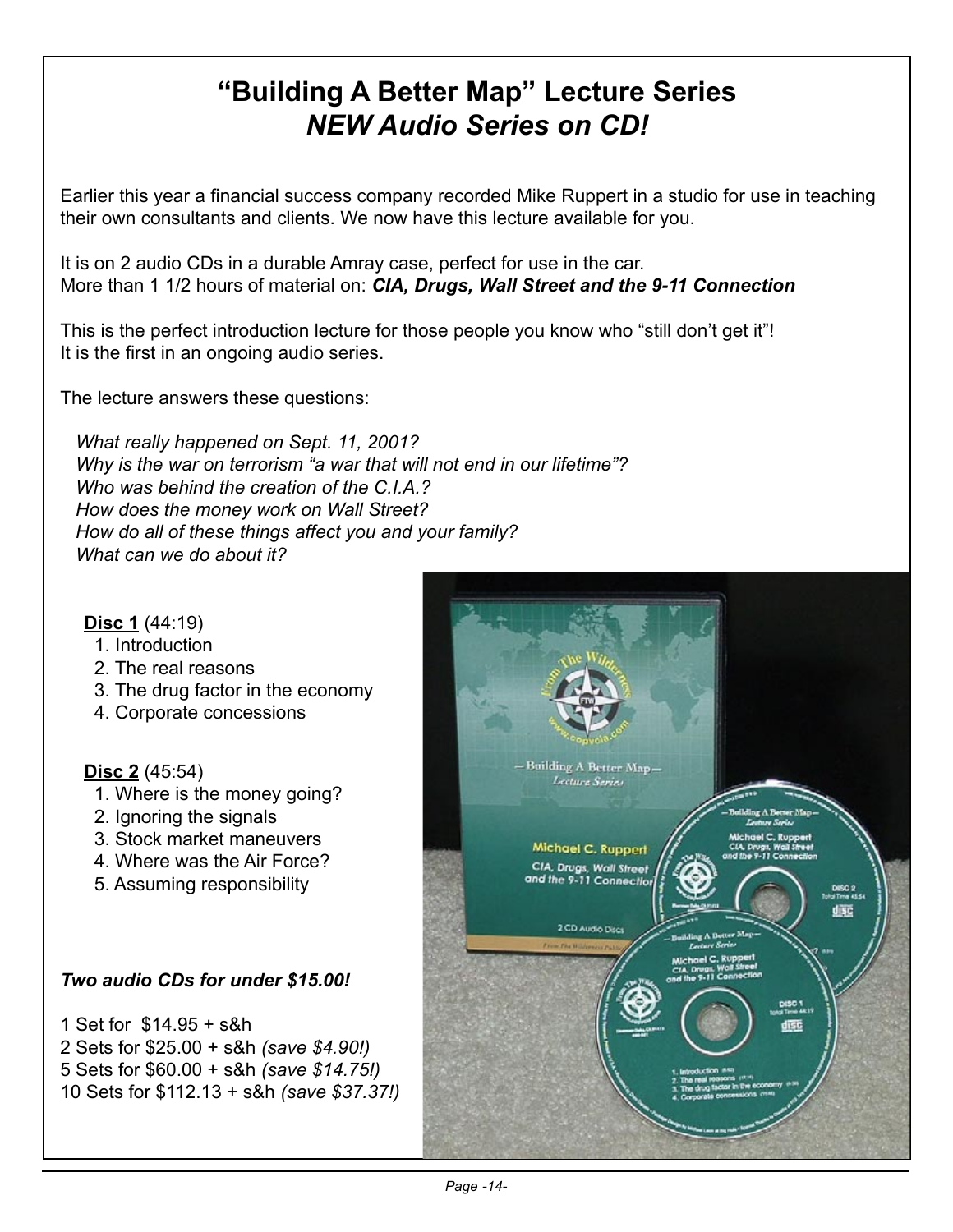### *(continued from page 11, Bush Approves Smallpox Vaccination Plan)*

U.S. government sources told the veteran Middle East correspondent Miller that the CIA is investigating whether Nelja N. Maltseva, a now-deceased Russian virologist who worked on a WHO smallpox eradication project in the early-1970s, delivered a vaccine-resistant strain of the disease to Iraqi scientists in 1990.

According to the story, "the information came to the American government from an informant whose identity has not been disclosed. The C.I.A. considered the information reliable enough that President Bush was briefed about its implications. The attempt to verify the information is continuing."

Miller's sourcing rides heavily on information attributed to unnamed "senior American officials" and "administration officials," who seem to hinge their information on what has been provided by the confidential informant. A distinction is drawn in the piece between these sources and "intelligence officials," indicating CIA sources were not behind the bulk of this report.

Five paragraphs into the story that appeared on page A18, Miller wrote, "The possibility that Iraq possesses this strain is one of several factors that has complicated Mr. Bush's decision, expected this week, about how many Americans should be vaccinated against smallpox..."

Despite this story's supposed relevance to Bush's vaccination announcement Friday, the link between Maltseva and Iraq is presently unsubstantiated and under investigation. According to wire service Agence France-Presse, the Russian daily Izvestia reported Thursday that colleagues and Maltseva's daughter have denied the virologist went to Iraq in 1990. They also denied that she had access to the specific lab at the Moscow viral research institute where Russia's 120 smallpox strains are stored.

Colleagues said Maltseva last visited Iraq from 1971 to 1972 and last traveled abroad in 1982 for a trip to Finland.

Izvestia reported Maltseva's daughter Natalia was "shocked" by the accusations against her mother and planned to sue the New York Times, she said, for tarnishing her mother's memory.

### **MEHPA**

Georgetown and Johns Hopkins' Center for Law and the Public Health, the think tank where this state legislation model was created, reports MEHPA-like laws have been passed in 20 states, and 16 state legislatures have introduced measures dealing with public health emergencies caused by a terrorist attack.

States where MEHPA laws have been enacted include: Arizona, Delaware, Florida, Georgia, Hawaii, Maine, Maryland, Minnesota, Missouri, New Hampshire, New Mexico, North Carolina, Oklahoma, South Carolina, South Dakota, Tennessee, Utah, Vermont, Virginia, and Wisconsin. Washington, D.C. has also enacted an emergency health powers law.

State legislatures where MEHPA has been introduced include: California, Connecticut, Idaho, Illinois, Kansas, Kentucky, Massachusetts, Mississippi, Nebraska, New Jersey, New York, Ohio, Pennsylvania, Rhode Island, Washington, and Wyoming.

In Alabama an executive order establishing the Office of Homeland Security for Alabama and the Alabama Defense Security Council was introduced Nov. 1, 2001. "One component of their mission is to coordinate state efforts to ensure public health preparedness for a terrorist attack," according to the Center for Law and the Public Health, "including reviewing vaccination policies as well as the adequacy of vaccine and pharmaceutical stockpiles and hospital capacity.

The Center also reports that state health officials in Alaska "have circulated the model act widely for review and consideration. The legislature has been asked by Gov. [Tony] Knowles to appropriate additional funds for anti-terrorism activities in January 2002. Additional legislative activity concerning the model act may soon follow.

Montana's Department of Public Health and Human Services requested a bill to revise the emergency health powers act, which is currently in progress of being drafted and is planned for introduction in the next session.

And on Oct. 25, 2001 Nevada Senator Ray Rawson introduced a Bill Draft Request that would make various changes to emergency public health laws. On Sept. 25, 2002, the Legislative Committee on Health Care introduced an additional Bill Draft Request that proposes several changes to the emergency public health laws.

### **Center for Law and the Public's Health -- MEHPA Updates**:

[http://www.publichealthlaw.net/MSEHPA/MSEHPA\\_Leg\\_Activity\\_050102.pdf](http://www.publichealthlaw.net/MSEHPA/MSEHPA_Leg_Activity_050102.pdf)